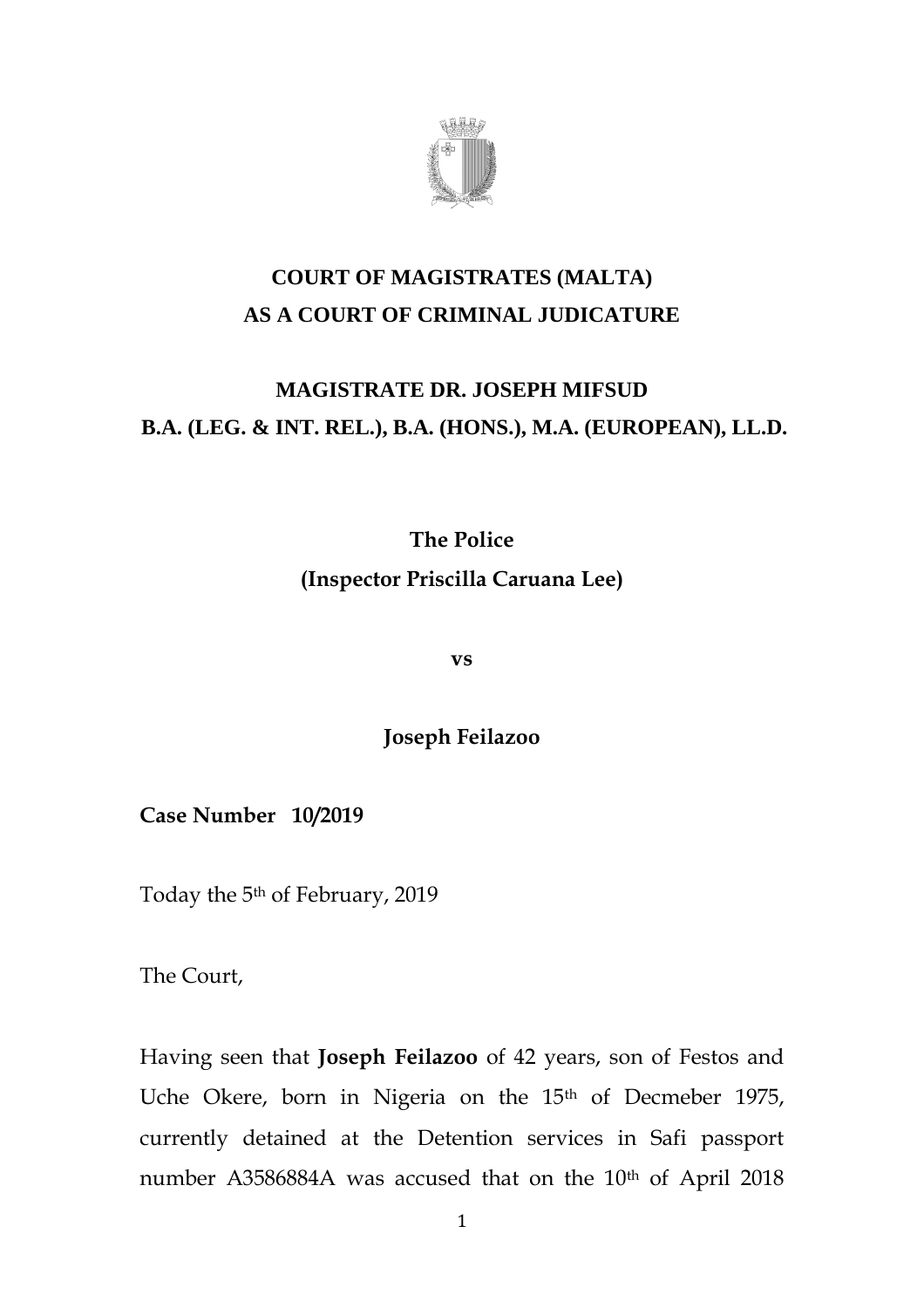around 13:45hrs at the Police Headquarters, Pjazza San Kalċidonju, Floriana to have:-

- 1. Assaulted or resisted by violence or active force not amounting to public violence, CO165 Dennis Thornton and CO177 Matthew Cilia, persons lawfully charged with a public duty when in the execution of the law or of a lawful order issued by a competent authority and this in breach of article 96 of Chapter 9 of the Laws of Malta;
- 2. And also reviled, threatened or caused bodily harm to CO165 Dennis Thornton and CO177 Matthew Cilia persons lawfully charged with a public duty, while in act of discharging their duty or because of having discharged such duty, or with intent to intimidate or unduly influence them in the discharge of such duty and this in breach of article 95 of Chapter 9 of the Laws of Malta;
- 3. And also caused injuries of a slight nature on CO165 Dennis Thornton and CO177 Matthew Cilia as certified by Dr. Gabriel Borg MD reg. number 5807 from Floriana Health Centre and this in breach of article 221 of Chapter 9 of the Laws of Malta;
- 4. And also disobeyed the lawful orders of Insp. Darren Buhagiar, CO165 Dennis Thornton and CO177 Matthew Cilia, any authority or of any person entrusted with a public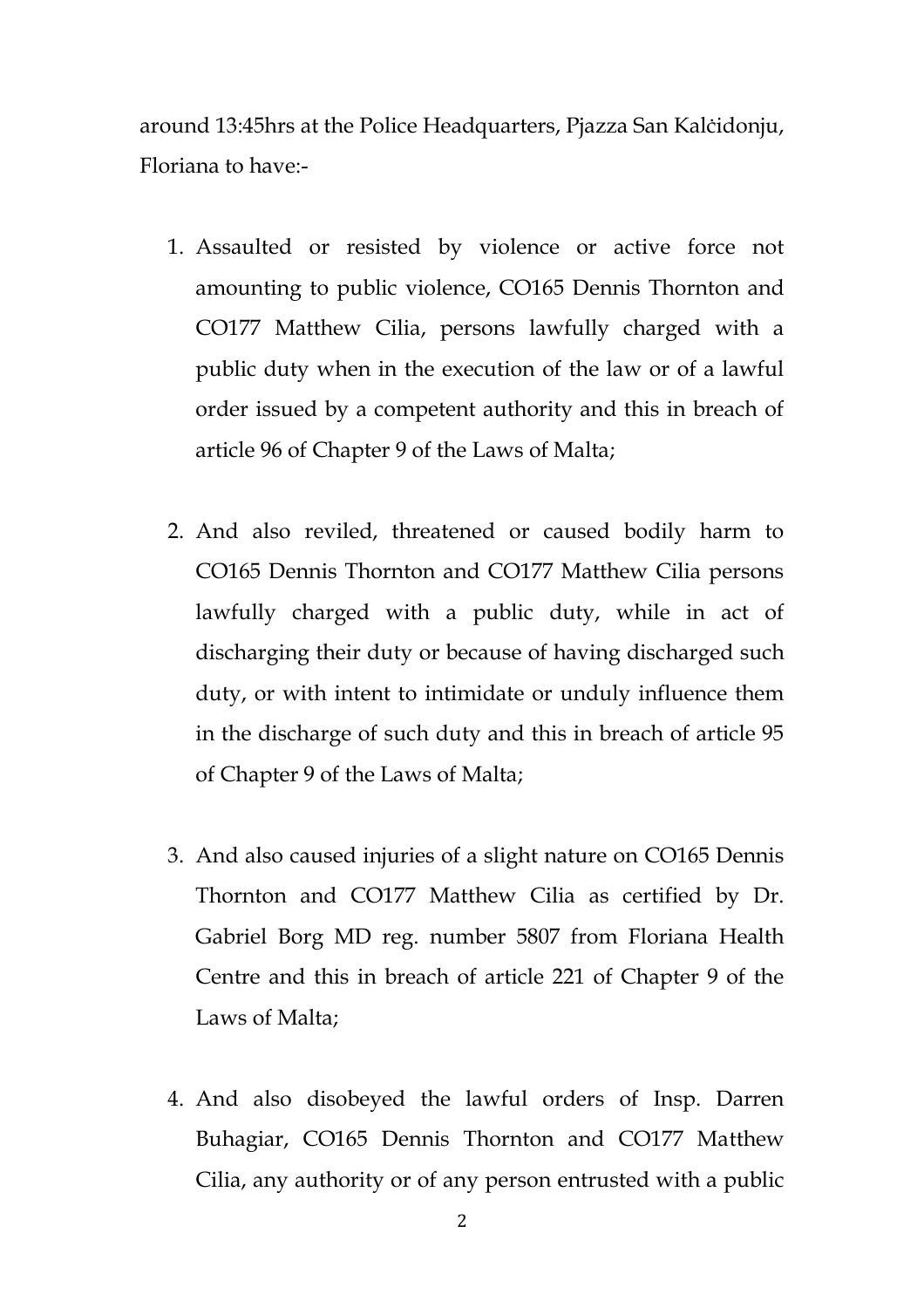service, or hinders or obstructs such person in the exercise of his duties, or otherwise unduly interferes with the exercise of such duties, either by preventing other persons from doing what they are lawfully enjoined or allowed to do, or frustrating or undoing what has been lawfully done by other persons, or in any other manner whatsoever, and this in breach of Article 338(ee) of Chapter 9 of the Laws of Malta.

5. And also wilfully disturbed the public good order or the public peace and this in breach of article 338 (dd) of Chapter 9 of the Laws of Malta.

In case of guilt **Joseph Feilazoo** is to be treated as a recidivist, after having been found guilty by a decision of the courts of Malta, which decision has become res judicata and cannot be changed.

The Court is humbly requested, if it deems it expedient, in addition to the punishment applicable to the offence, apply the provisions of Art 383 of the Criminal Code to provide for the safety of CO165 Dennis Thornton and CO177 Matthew Cilia.

Having seen the documents exhibited and all acts of the Case;

Having heard the witnesses brought forward by the Prosecution;

Having heard the person charged voluntarily take the witness stand;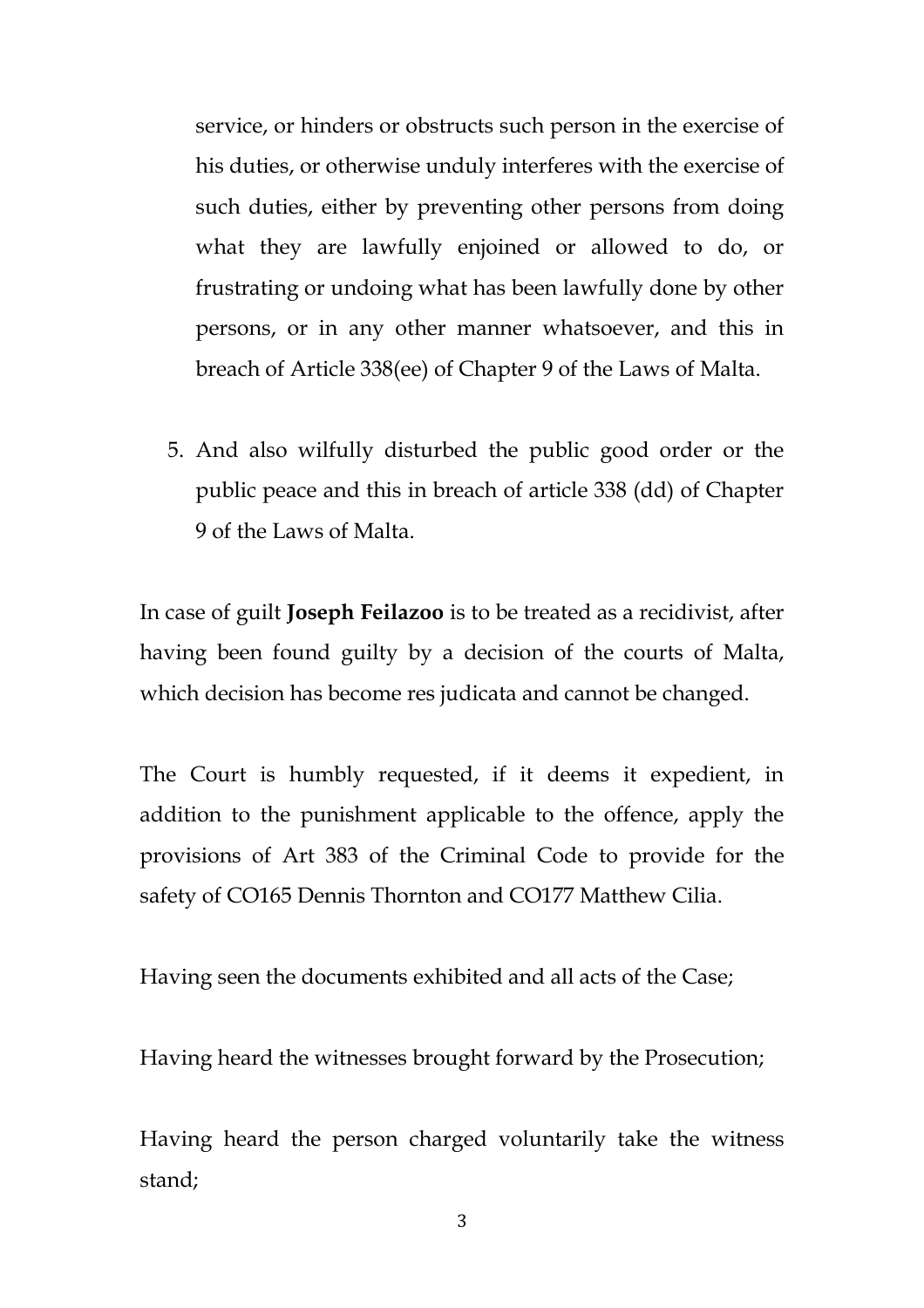Having heard the other witnesses put forward by the defence;

Having seen the court minute wherein the prosecution and the defence were granted until the 30<sup>th</sup> November 2018 and the 17<sup>th</sup> December 2018 respectively to file their note of submissions;

Having seen the notes of submissions filed by the prosecution and by the defence;

Having seen the decree wherein the case was adjourned for judgement for today.

# **Taking into consideration the evidence submitted before it:**

**Inspector Darren Buhagiar** (Fol. 23) was the first witness to take the witness stand. He explained that on the  $10<sup>th</sup>$  April 2018 a Nigerian national by the name of Joseph Feilazoo was going to be released from prison. The Corradino Correctional Facility was informed that the accused had to be taken to the Immigration section at the Police Headquarters so that his situation would be evaluated. The accused was brought to Inspector Buhagiar's office. The latter explained that they had received communication from the Spanish Embassy in Malta that the accused could no longer return to Spain, his original place of departure. The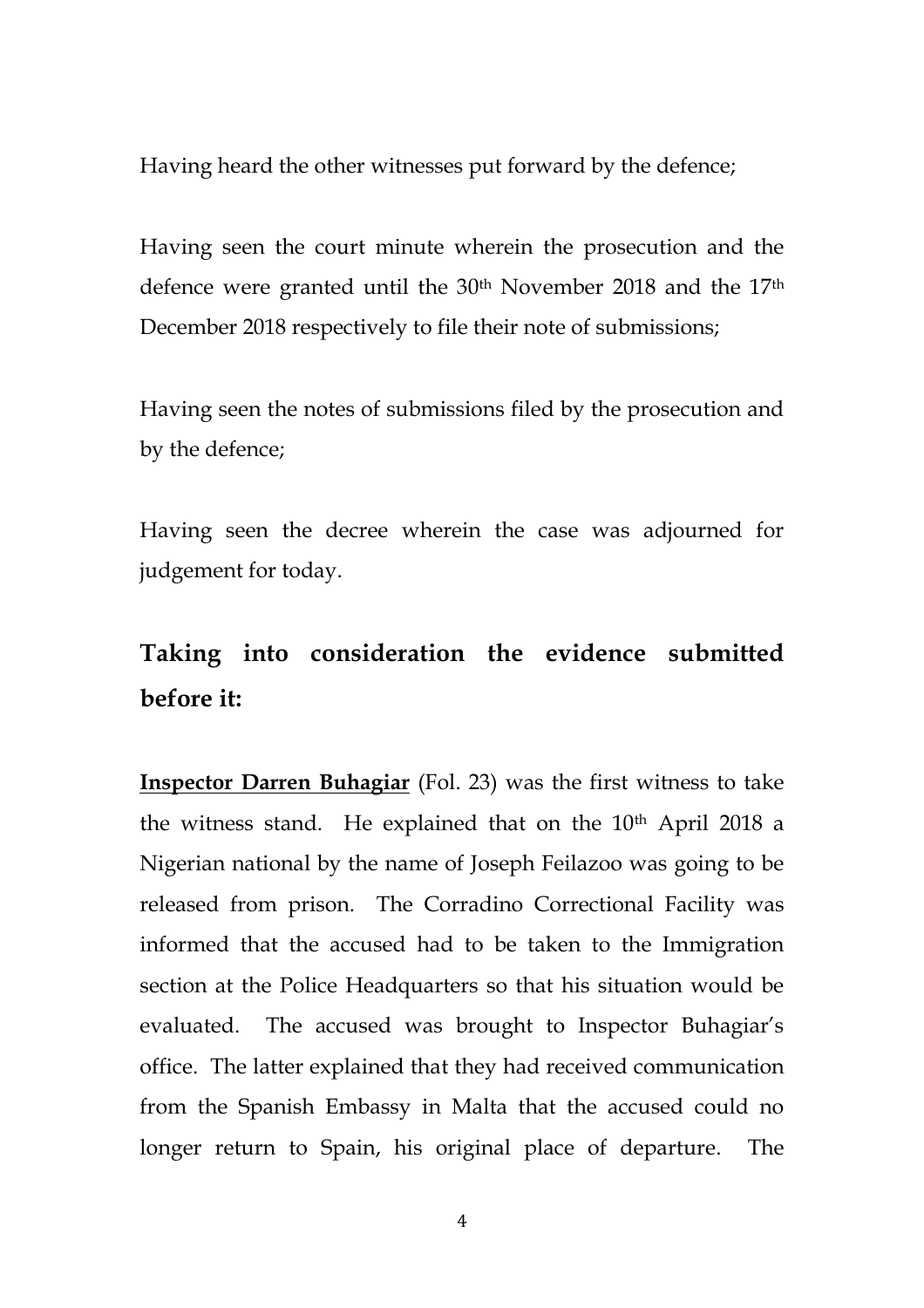Inspector went on to specify that he informed Feilazoo that a removal order and a return decision were going to be issued against him and that he was going to end up in detention until such orders were executed. The accused became aggressive as he could not accept the fact that he was going back to detention. He insisted with the Inspector that he had already been in prison for ten (10) years and he could not accept the fact that he was going to be detained again. The accused did not listen to the instructions being given to him by the Inspector and at that point the Inspector pointed out to the two Corradino officers present that action had to be taken. Inspector Buhagiar insisted with the accused that he had to abide by the orders given. However, the accused insisted that he was not going to spend one day in detention. He made it clear to the Inspector that if he were to be deported to Nigeria, his escorts would not return back to Malta. At this point the correctional officers approached the accused and instructed him to get out of the office and to go back to the detention van. The accused refused and kept resisting and a scuffle broke out. The two officers tried to restrain the accused. They ended up on the floor. They attempted to hand-cuff him. They did not manage to do so as he was resisting. Pepper spray had to be used and subsequently they managed to handcuff him. Then the two officers together with other persons present managed to get him out of the inspector's office and put him in the detention van. The accused kept shouting because he was seemingly hurt. Medical assistance was brought to him as soon as he was inside the van.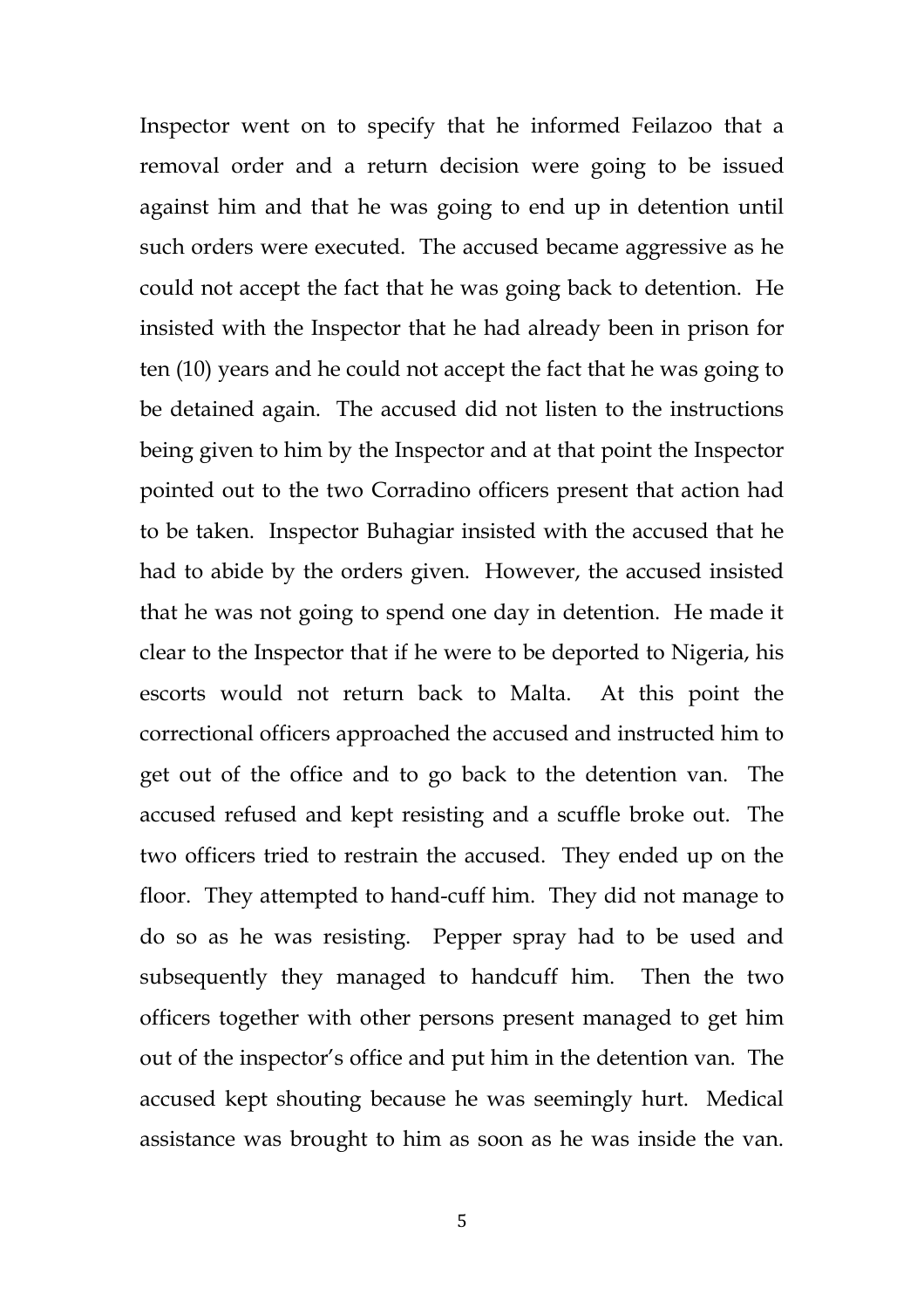An ambulance was called and the accused was taken to hospital for further medical care.

On being asked during cross-examination when the accused assaulted the police, that is whether it was before or after the use of pepper spray, the witness could not say. He was simply informed that the two officers had been bitten and they were directed to go to the Health Centre so that the relative medical certificate could be issued. The Inspector also said that he did not see the accused biting the officers as during the scuffle he could not see exactly what was happening.

**Dr Gabriel Borg** (Fol. 26) explained in a sworn declaration that he was asked to examined Matthew Cilia who went over to the Floriana Health Centre. He certified that Matthew Cilia was suffering from slight injuries consisting in superficial swelling over the mandible on the left. In addition, the officer also had two (2) puncture wounds over the base of the right thumb and an abrasion over the dorsum of the hand.

Dr Gabriel Borg also examined Officer Dennis Thornton. This officer was also suffering from slight injuries consisting in swelling of the right periorbital area. He also had a one centimetre laceration on the knuckle.

**PS 39 Jean Paul Zahra** (Fol. 30) stated in a sworn declaration that on the 10th April 2018, two SRT Officers CO 165 Dennis Thornton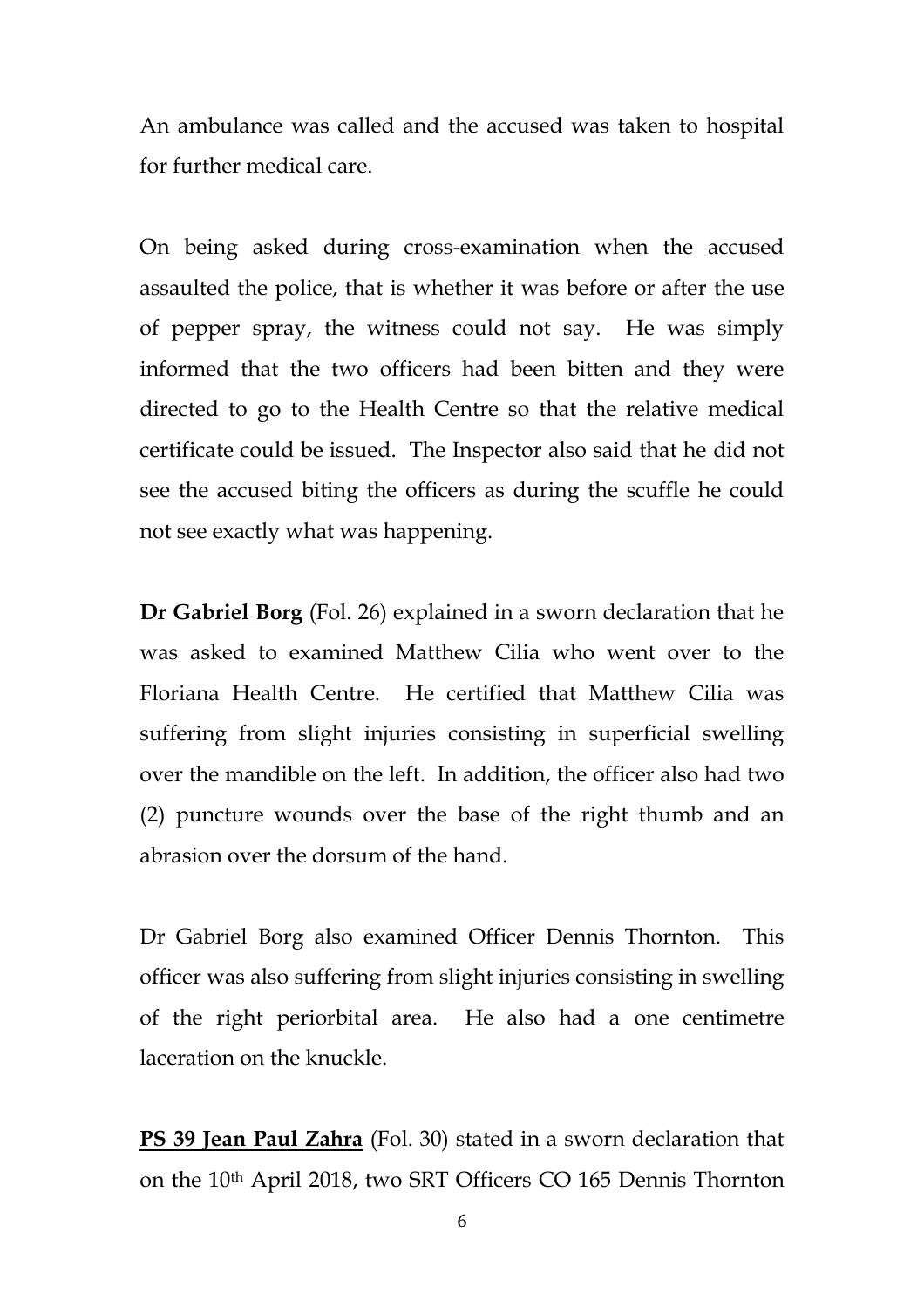and CO 177 Matthew Cilia filed a police report at the Valletta Police Station. They stated that they had been assaulted by a Nigerian National named Joseph Feilazoo at the CID Yard within the precincts of the Police Headquarters.

**CO 177 Matthew Cilia** (Fol. 39) stated that on the 10<sup>th</sup> April 2018 he and his colleague CO 165 Dennis Thornton were instructed to escort Joseph Feilazoo to the Immigration department. They took Feilazoo to Inspector Buhagiar's office. Inspector Buhagiar started telling him that he was going to be deported and until the deportation process was finalised he was going to be kept in detention. The accused did not agree with what he was told and started insisting that he was going to kill the SRT officers and the police on the way to the detention centre. The witness together with CO 165 instructed the accused to walk to the detention van so that he would be taken to the Detention Centre. The accused retaliated by telling the officer not to touch him as otherwise he was going to harm the officers. As soon as Thornton told him to move, the accused raised his arm and he hit Thornton beneath his right eye. The accused and the two officers ended up on the floor. The officers tried to handcuff him but the accused resisted. It proved difficult for them to handcuff him even because he was very well built. A verbal warning was issued that pepper spray was going to be used. The witness continued attempting to restrain the accused and at this point the accused bit him on his right hand. Pepper spray was used and the officers manged to control the accused. He was then handcuffed and placed in the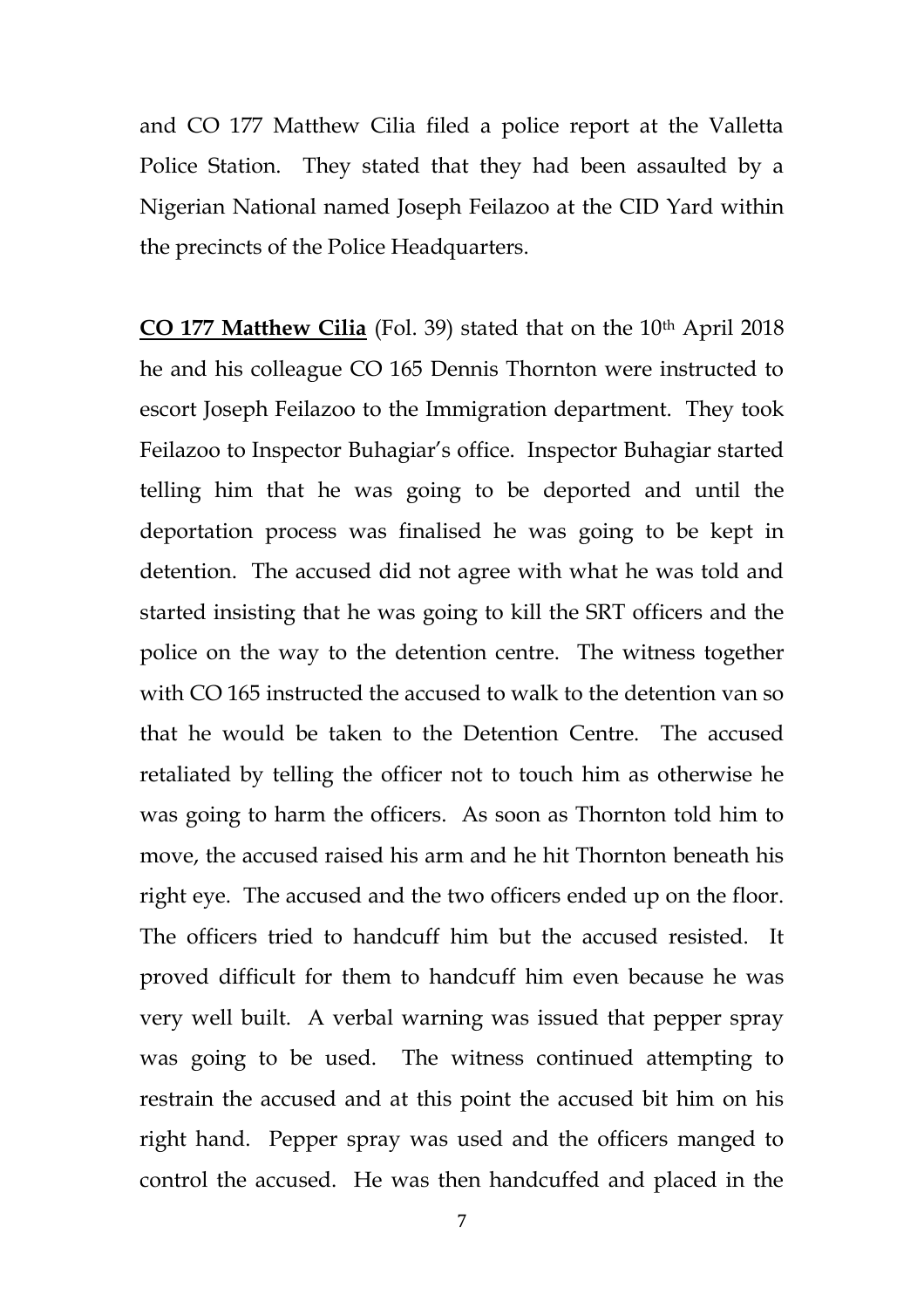detention van which was waiting in the CID yard. The witness concluded by saying that the accused was very aggressive in their regards.

On being asked during cross-examination at what point he was bitten by the accused, the witness said that he was bitten before the pepper spray. He also confirmed that he had consulted a doctor as regards the injuries sustained.

**CO 165 Dennis Thornton** (Fol 42) testified that on the 10<sup>th</sup> April 2018 he and his colleague CO 177 Matthew Cilia accompanied the accused to Inspector Buhagiar's office. Thornton walked out and some fifteen minutes later, Inspector Buhagiar asked for his assistance since the accused was refusing to be taken to detention. Thornton entered the Inspector's office once again. His colleague was already there. The Inspector once again told him that he had to go the detention centre and that he had to sign a paper to lodge an appeal. The accused insisted that he was not going to the detention centre. The witness together with CO 177 Matthew Cilia tried in an amicable way to convince him to go to the detention centre. As soon as they touched his hand, the accused became aggressive. He hit the witness underneath his eye and the accused started resisting them. He went on to explain that they got hold of his hand and they ended up on the floor. The accused did not take heed of their orders to stop. At this point in time the accused bit CO 177's hand. CO 177 warned him that pepper spray was going to be used if the accused was not going to allow them to handcuff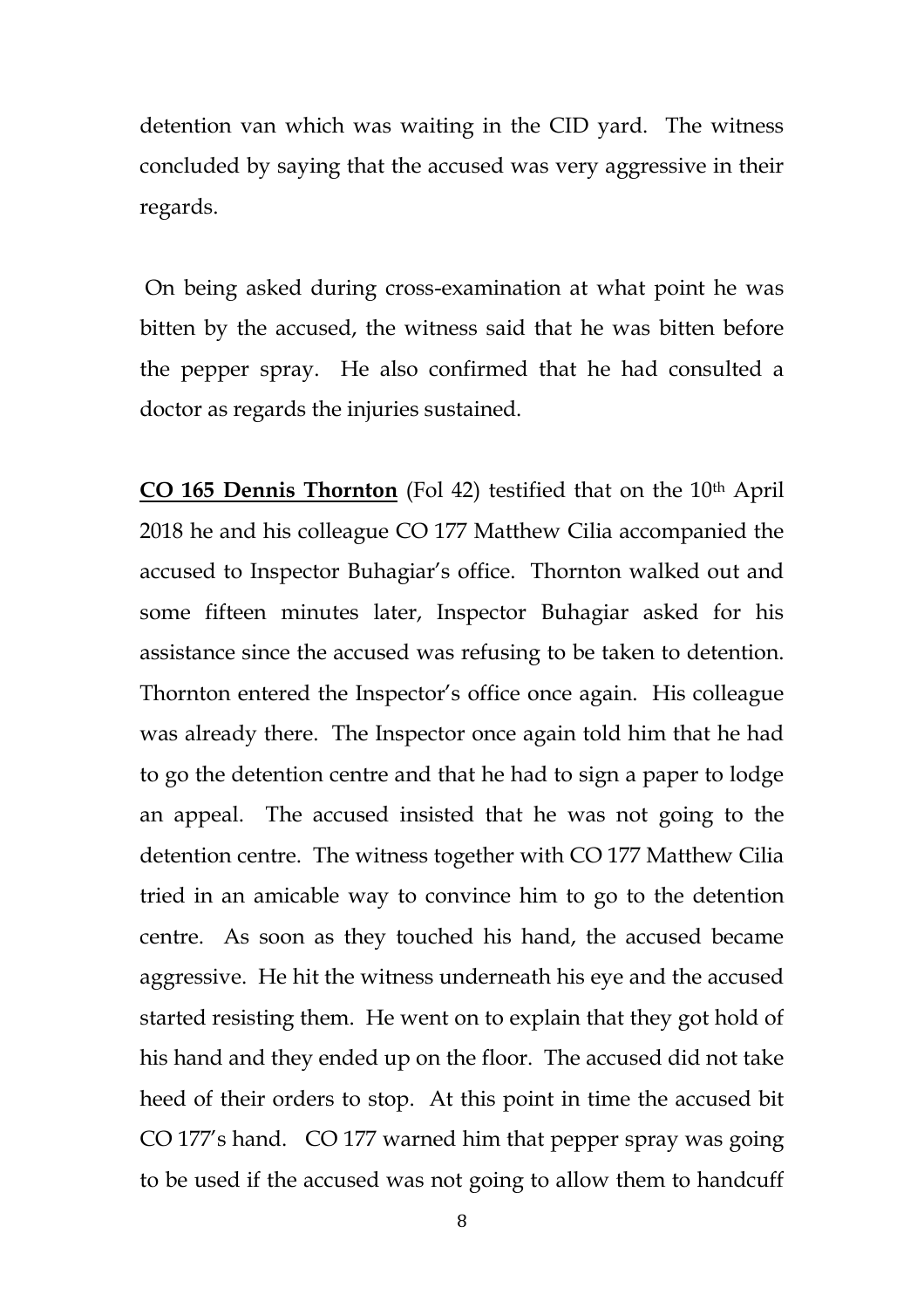him. The accused continued resisting, pepper spray was used and subsequently the witness and his colleague managed to restrain him and handcuff him. The accused was then placed in the detention van. He also confirmed that a certificate had been issued confirming the injuries he suffered.

**PS 435 David d'Amato** (Fol. 46) explained that on the 10<sup>th</sup> April 2018 he was inside Inspector Mario Haber's office in the CID Yard. Inspector's Buhagiar office was two doors away. The police officer said that at one point he went out of Haber's office and he heard a lot of noise coming over from Buhagiar's office. He went on to check what was happening and on entering the office he saw a person on the floor and two SRT officers were trying to handcuff him. There was also a smell of pepper spray in the room. The witness noted that the accused was quite aggressive, so much so that he asked his colleagues to hand him over tie-clips so that he could tie the accused's legs. The witness was helped out by Sergeant Nigel. After that the accused was hand cuffed he was taken out to the detention van which was in the yard.

**SM 739 M Borg** (Fol. 56) testified by means of a sworn declaration. He explained that on the 10<sup>th</sup> April 2018 the accused was brought over to Inspector Darren Buhagiar's office. The accused was informed that he was going to be deported to Nigeria and that he was going to kept in detention until the process was finalised. The accused started objecting to his detention. The SRT officers instructed him to board the detention van. However at this point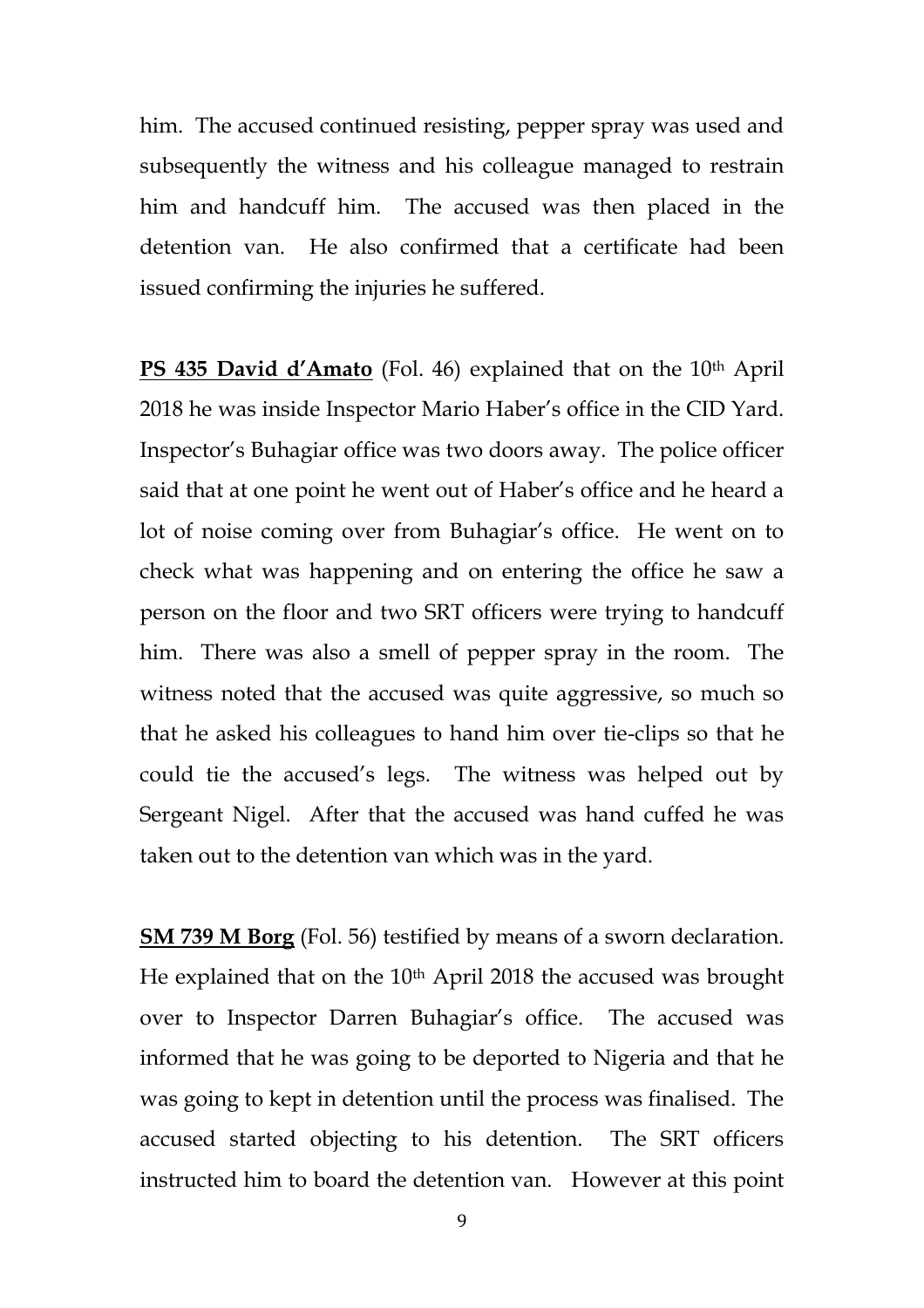in time, the accused started resisting. The SRT officers tried to handcuff him. However he continued resisting. All of them ended up on the floor and they only managed to handcuff him after that pepper spray was used. Subsequently the accused was escorted out of the office into the detention van. The SRT officers suffered some injuries and they were referred to the Floriana Health Centre. Since Feilazoo could not breathe well, an ambulance was called and he was admitted to Mater Dei Hospital. The witness together with another correctional officer escorted the accused to hospital. He then gave a handover to colleagues from the Valletta Police Station.

**WPC Alexia Grech** (Fol. 58) also testified by means of a sworn declaration. She explained that on the 10<sup>th</sup> April 2018 she was working at the Immigration Department. She noted that Inspector Buhagiar was talking to the accused, a Nigerian national, who had just been released from the Corradino Correctional Facility. As soon as the accused was informed that he was going to be sent to the detention centre, he started resisting. He claimed that if the Police officers were going to send him to Nigeria, those police officers were not going to return to Malta. At that point in time there were two correctional officers from the Corradino Facility as well as officers from the detention centre. As soon as the Inspector gave the accused the order to walk out with the detention officers, the accused stood up and notwithstanding that the Inspector tried to persuade him that what was happening was a normal procedure, the accused continued insisting that he was not going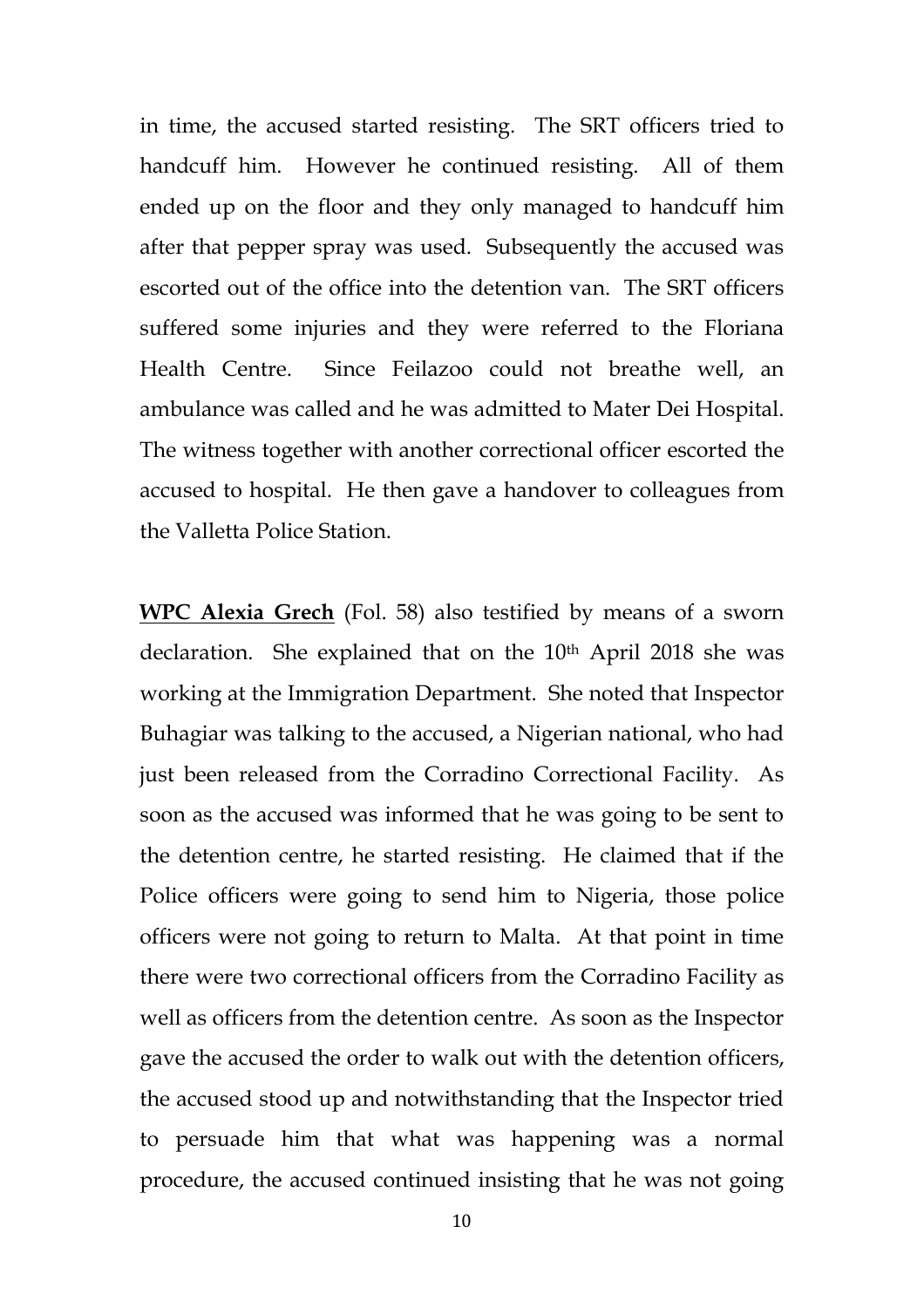to the detention centre. The accused was amicably instructed to leave the office and board the detention van. The accused did not obey this order and consequently the correctional officers grabbed him from his hands to handcuff him. The accused resisted the officials. Minimal force was used to handcuff the accused. However, he continued resisting and he even bit one of the correctional officers. Some minutes later he was advised that pepper spray was going to be used if he continued resisting. The accused did not take heed, continued acting in aggressive manner and pepper spray was used. Consequently thanks to the help of other police officers, the accused was hand cuffed and escorted to the detention van. The witness noted that the correctional officers had blood on their hands. The accused started complaining that he was suffering from heart pains and an ambulance was called on site. The accused was transferred to Mater Dei hospital whereas the correctional officers went for treatment at the Floriana Health Centre. They were also instructed to prepare medical certificates of the injuries which they sustained.

In his sworn declaration **PS 697 Nigel Apap** (Fol. 62) explained that he went over to Inspector Darren Buhagiar's office with a file. At that point in time the Inspector was talking to the accused who was escorted by two officials of the Special Response Team of the Corradino Correctional Facility. WPC 138 Alexia Grech and SM 739 Michael Borg were also present in the same office. Inspector Buhagiar informed the accused that he was going to be deported from Malta and that until procedures were concluded he was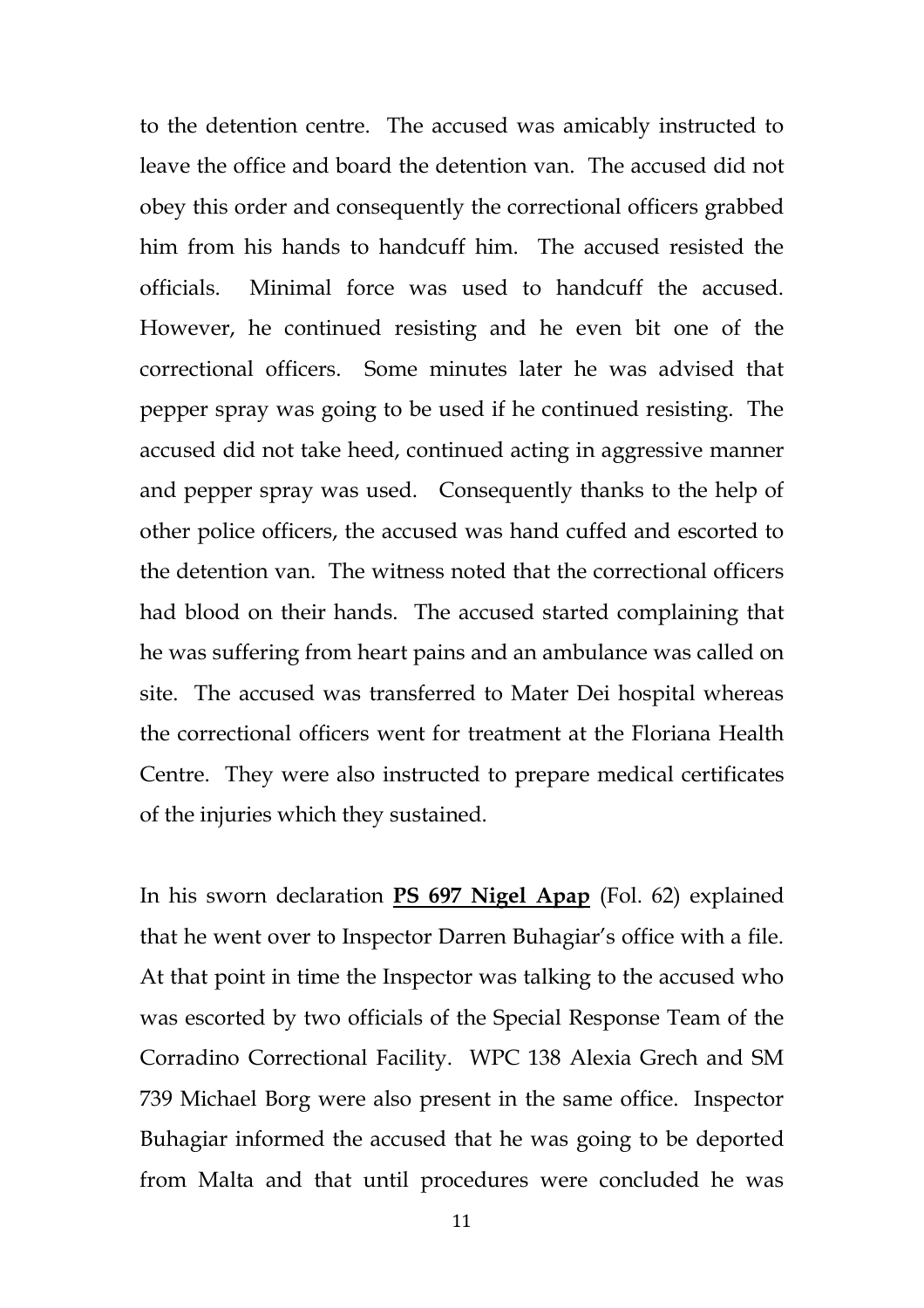going to be kept in detention. On hearing this the accused got angry and told the Inspector he was neither going to detention nor to his country since he had other court cases pending. Inspector Buhagiar took note of the court appointments and informed the accused that he was going to inform the detention officers so that the accused would be in a position to attend for all court sittings. However, the accused continued insisting that he was not going to detention. He was quite angry. The correctional officers calmly instructed him to leave the office and board the van. However, he opposed this order and a commotion ensued. The accused and the two correctional officers ended down on the floor. The accused made it impossible for the officers to handcuff him. He was advised that pepper spray was going to be used if he was not going to control himself. This advice was ignored and pepper spray was used. The witness explained that the accused was quite aggressive. The witness himself also attempted to restrain him but he was pushed numerous times. Finally the officers managed to handcuff him. He continued acting aggressively and had to be tied from his legs too. He was then taken out of the office and put in the detention van. The witness stated that the two correctional officers had some injuries on their hands.

**Dr Mario Scerri** (Fol. 67) who had been appointed during the accused's arraignment, to examine the accused and document his injuries testified that he examined the accused on the 13th April 2018. He noted that the accused had allegedly been assaulted by members of the SRT and that as a result of this assault he had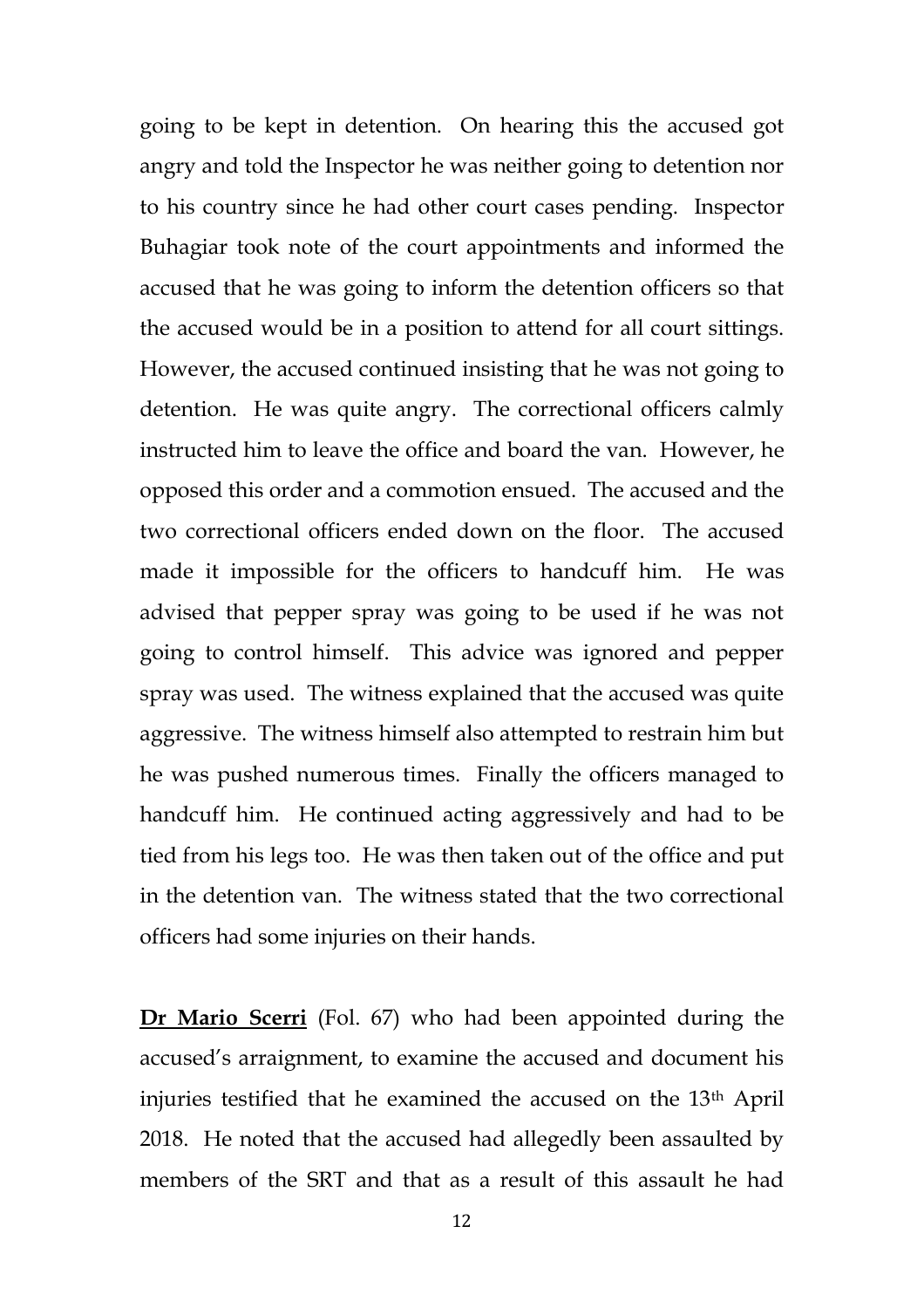sustained bruises on the face which were the result of blunt trauma, haematoma on the left mastoid process behind the ear. This was also the result of a blunt trauma. He also had some abrasions on the left forearm resulting from handcuffs. Besides, there was a fracture on the left radial head which was caused by blunt trauma. The expert classified this fracture as one which was grievous per *durata*. He explained that these injuries could have been sustained either by some impact following a fall or else the accused might have been hit. It could also be the case that direct force was applied to the forearm and the radial head was fractured.

The accused **Joseph Feilazoo** voluntarily took the witness stand on the  $2<sup>nd</sup>$  July 2018 (Fol. 113). He started saying that on the 10<sup>th</sup> April 2018 at about one o'clock in the afternoon he was informed that Inspector Darren Buhagiar wanted to talk to him at the Police Headquarters. On entering the Inspector's office, he told them he was waiting to hear from them since an officer had talked to him on the 1st April. Major Mike Borg was also present in the office. The witness explained that during the meeting of the 1st April 2018 he had informed them that he was going to be released from prison on the 10th April and he wanted directions as to what was going to happen. He needed to find a place where he could live. He was asked whether he knew anybody in Malta and he indicated that he knew a person. He gave them the name and phone number of this person. He did not receive any calls or any answers following this meeting. On the 9th April, the social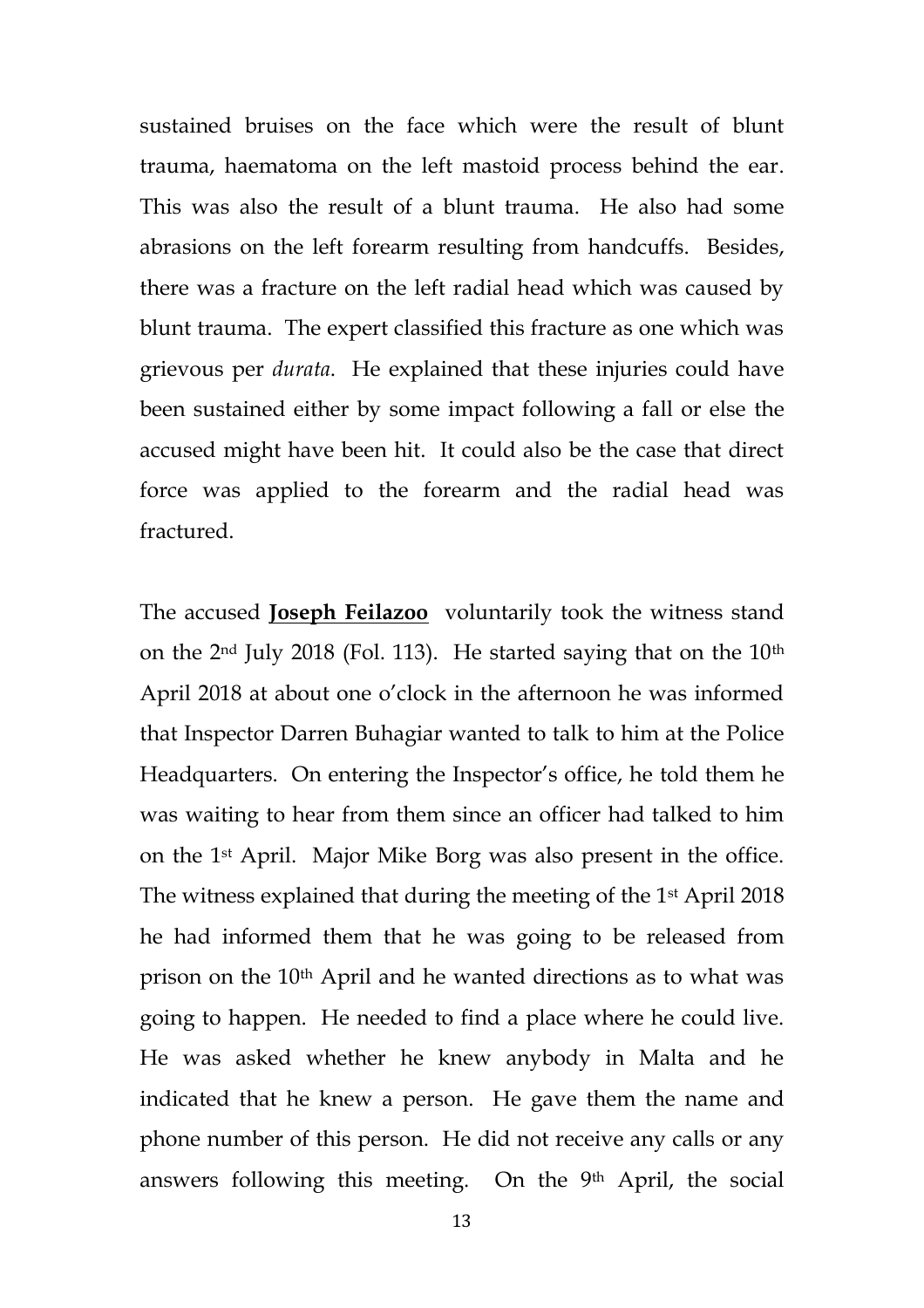worker Louise Sammut called him and gave him the address where he was going to reside following his release. During his meeting at Inspector Buhagiar's office, the accused said that he was informed that he was not going to be accepted in Spain and that he was going to be deported to Nigeria. The accused insisted that he had court sittings in Malta. He was informed that he was going to detention. He could not accept this since he had entered Malta with a valid European legal document and so he was not an illegal immigrant. The witness confirmed that he was told to go the detention van and he refused. At that point Dennis Thornton grabbed him from the back and Thornton and Cilia started pushing him so that he would move to the van. He also claimed that Thornton started hitting him and after that pepper spray was used. As a result of the spray used, he could not see or breathe. One of the officers tried to cover his mouth when he was desperate for air. He could not identify who was the officer who did so. It was when this officer was covering his mouth that this officer placed his finger in the accused's mouth and the accused closed his mouth. He went on saying that pepper spray was used a second time. Then they put handcuffs and he was taken to the van. After that he was placed in the van, he passed out and only regained consciousness when he was in the ambulance on the way to the hospital. The accused also indicated that he had a pending constitutional court case against the two SRT Officers who had accompanied him to Inspector Buhagiar's office for mistreatment he had suffered at their hands in prison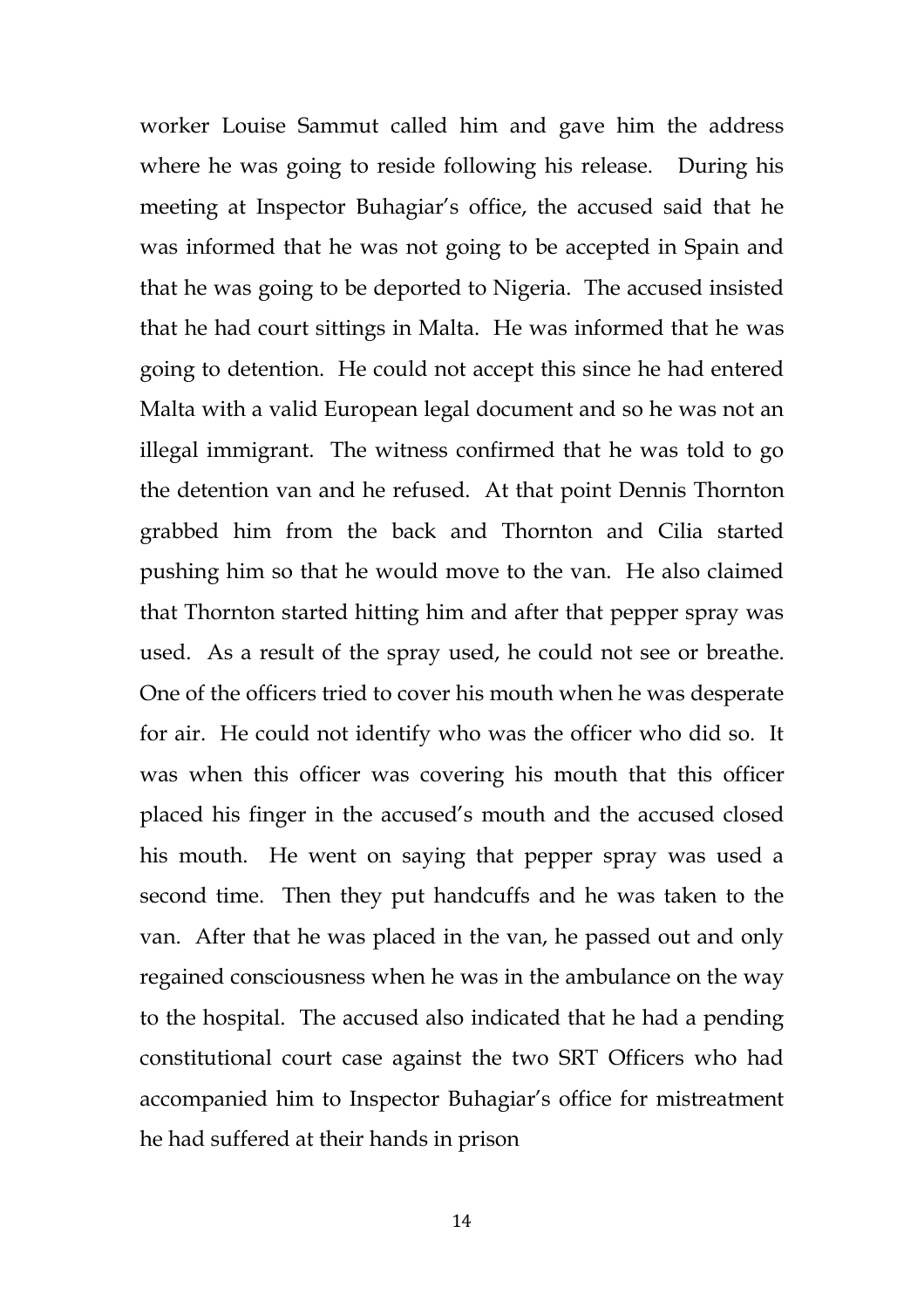During cross-examination, the accused said that he refused to abide by the police orders given to him because he was not an illegal immigrant in Malta as he had entered Malta with valid legal documents and he did not want to go to the detention centre. The accused insisted that if the Police wanted to deport him they had nine years to prepare the necessary documents. The accused denied having told the officers that he was going to hurt them if they touched him. On being re-examined, the accused explained that he had refused to put his hands together so that he would be handcuffed. He also confirmed that he was told to go to the van and he refused to go. His refusal was only verbal he insisted.

**Dr Frances Dalli Badjadi** (Fol. 130) testified that she examined the accused on the  $12<sup>th</sup>$  April 2018 and the 17<sup>th</sup> April 2018. The accused was complaining of severe low back pain and he also pointed out to her that he had scratches over his right wrist, bruising over the back of the left wrist, bruising around the right ear, bruising around the left ear, bruising over the left side of the face, abrasions over the left side of the neck and abrasions over the left posterior of the left shoulder and a swollen painful right arm. He also had a fracture on his left elbow which had been attended to earlier at Mater Dei hospital. The witness was not in a position to say with what these injuries were compatible. She simply recorded these injuries and prescribed pain killers to the accused.

**Lara Bartolo** (Fol. 150) testified that she was part of the paramedic team which was called to the Police Headquarters in Floriana to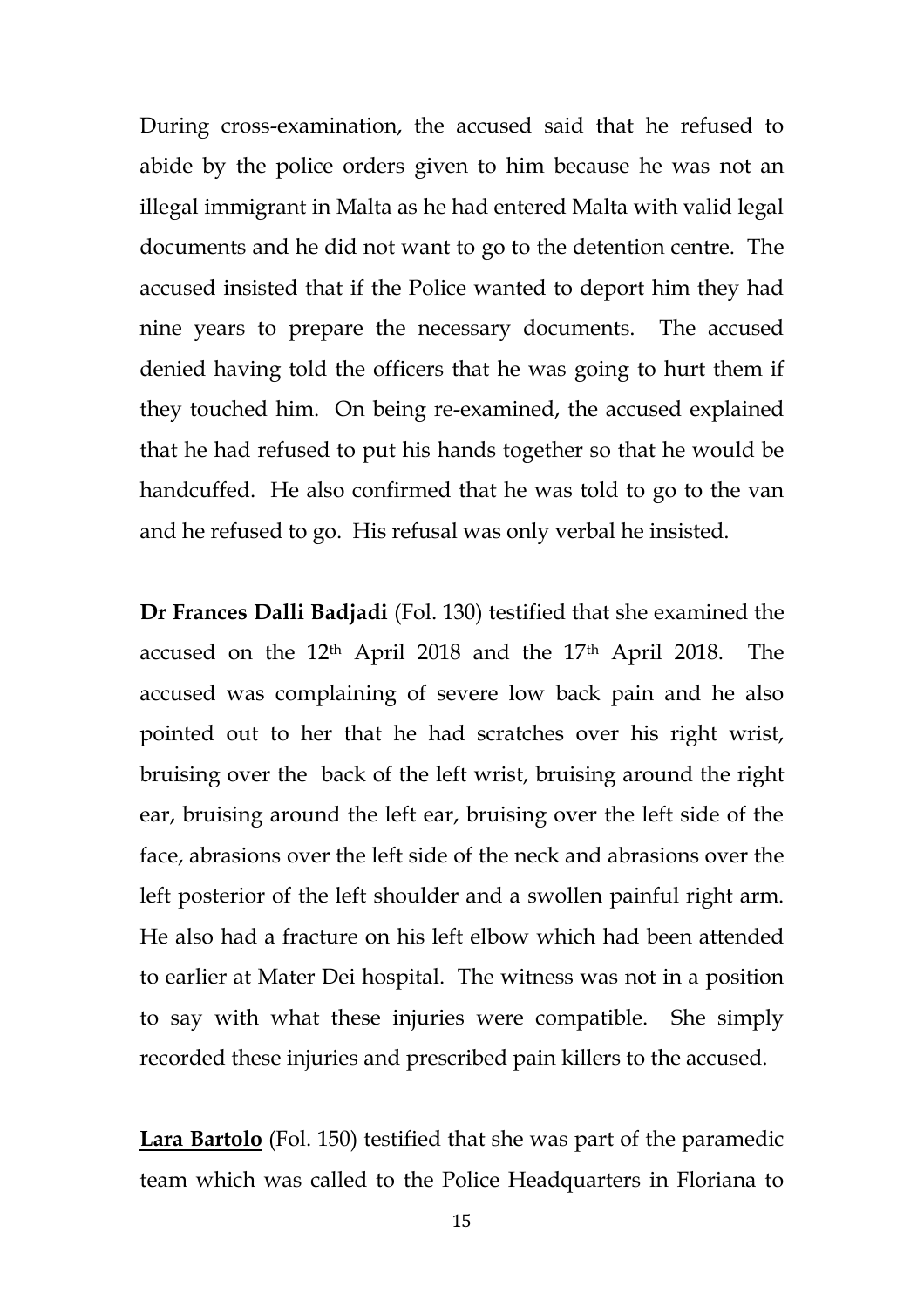assist the accused. She explained that the accused was in a van and he was restrained. He had handcuffs behind his back and he was lying down in the van. She did not remember whether his legs were restrained too. However, he could not move. She found him alert, conscious and he was responding and answering all questions. They checked that he was breathing, that he had good circulation and that his glucose level was fine. She made it clear that he was obeying commands and he was alert all the time. From the van he was transported onto a stretcher and then in the ambulance which took him to Mater Dei. As he was being taken to the hospital he complained that his handcuffs were tight and they were hurting him. So they were loosened a bit. He did not complain of anything else.

**Raymond Grech** (Fol. 153) explained that he was the driver of the ambulance which had been called to the Police headquarters. He stated that he had met the accused at the Police Depot. He was in the detention van. He was advised to pay attention since the accused was biting and also spitting. He said that the accused did not attempt to bite him or spit at him. They found the accused trying to move. He was handcuffed. The witness was also under the impression that the accused's legs were tied as well. The accused was in a good condition. He noted that the accused did not want to move from the detention van to be placed in the stretcher. However, he was eventually placed on the stretcher and taken to Mater Dei hospital. The witness concluded saying that he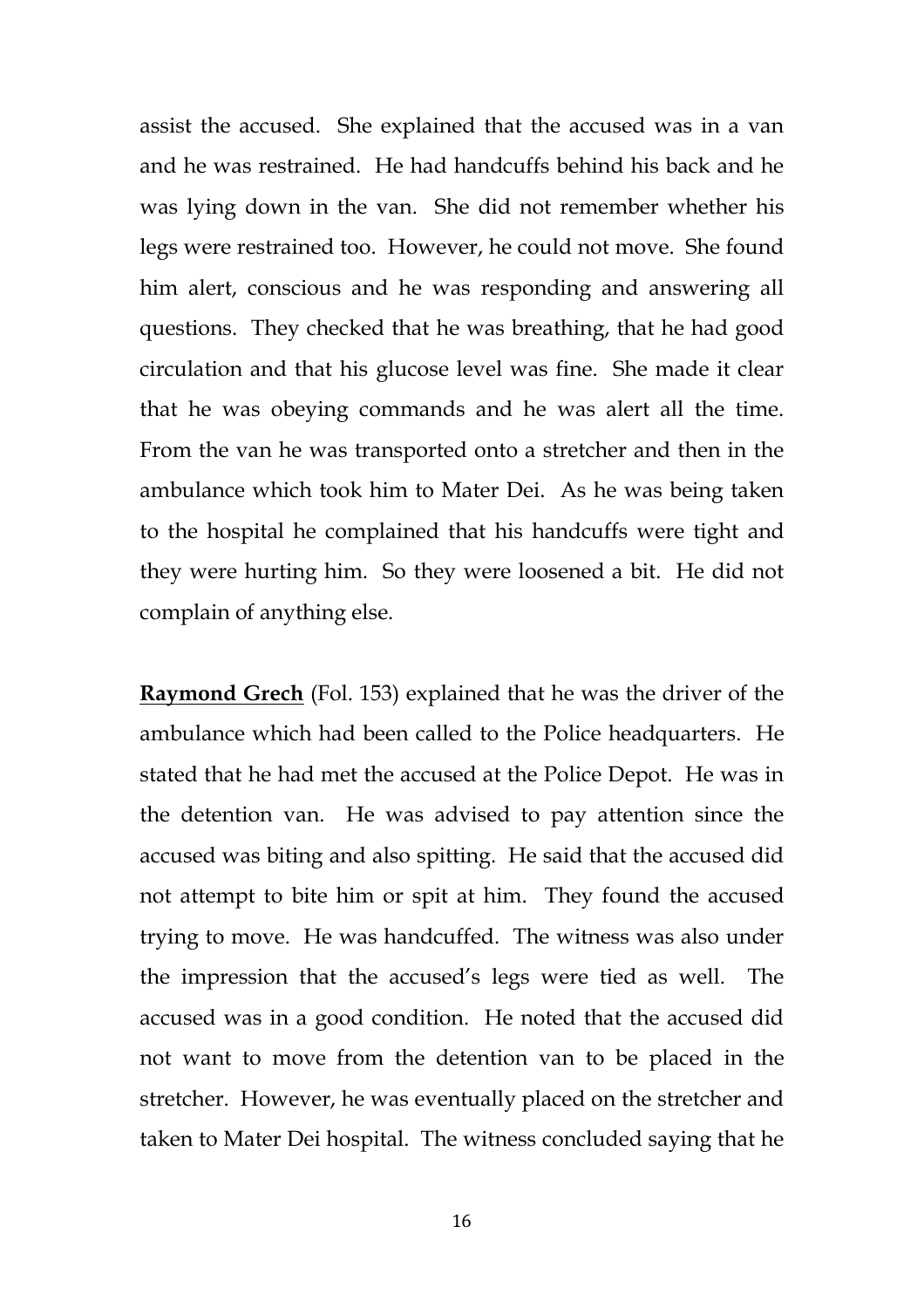drove to the hospital and the accused was admitted to the Emergency Department.

**Jesmond Galea** (Fol. 155) testified that on the 10<sup>th</sup> April 2018 as a member of one of the ambulance teams he was instructed to go to the Police Depot. On arriving there he found the accused who was handcuffed in a van. He was advised to pay attention since the accused was biting and spitting. However, the accused did not bite or spit at him. He did not remember that his legs were tied too. The accused was face down with his hands handcuffed. The nurse checked whether the accused was complaining of any pain. He told him that the handcuffs were very tight and that they were hurting him. These were loosened. He did not notice any particular injuries. The accused was then placed on a stretcher and taken to Mater Dei Hospital.

The last witness to testify in this case was **PC 814 Gordon Stanmore** (Fol. 158), a police constable stationed at the Immigration Department. This witness explained that on the 1<sup>st</sup> April 2018 he had interviewed the accused at the Corradino Correctional Facility. He was accompanied by Major Michael Borg. He wanted to ascertain the accused's intentions following his release from prison. This meeting did not last more than ten minutes. The accused informed the witness that he had a Spanish residency card as well as a Nigerian passport. But both had expired. The passport was being kept at the Prison's records office whereas the Spanish residency permit was being kept by a friend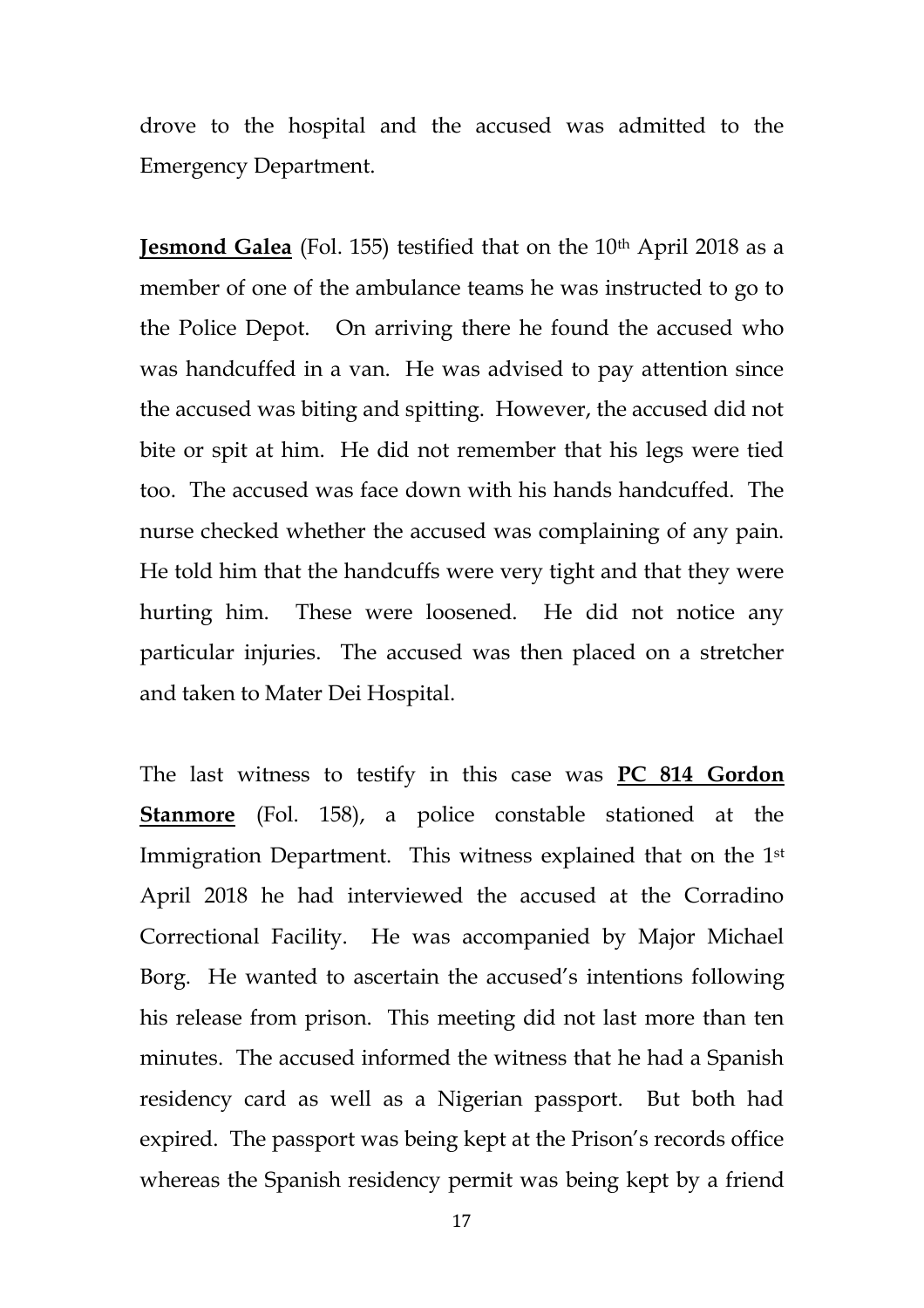of his. The witness explained that the accused had told him he wanted to go back to Spain. However, he had other pending court cases and he needed money to maintain himself. The accused also told the police constable that he had a child somewhere in Spain. The witness confirmed that if a letter would have been issued by Identity Malta to a third country national person to leave the Maltese Islands, that person would have a right of appeal and that until the appeal is decided the person concerned would have to be kept at the detention centre.

In this particular case, the witness went on to explain that the accused wanted to leave Malta. The accused would have had to buy the ticket himself. However, if he did not have any money to buy the ticket the Inspector at the Immigration Department would take care of this matter himself. The witness also stated that since the accused had a Spanish residency permit, the Inspector would have had to check with Spain whether it was willing to accept the accused. The witness informed the accused that somebody from the Department was going to get back to him. The witness was also asked what procedure applied in case the individual wanted to go back to Nigeria and he had an expired passport. The witness replied that the Police would contact the Nigerian authorities directly and a passport would be issued. He would not be involved in this process since the Inspector would take care of all this. The witness was not aware whether in this particular case contact had been established with the Nigerian embassy.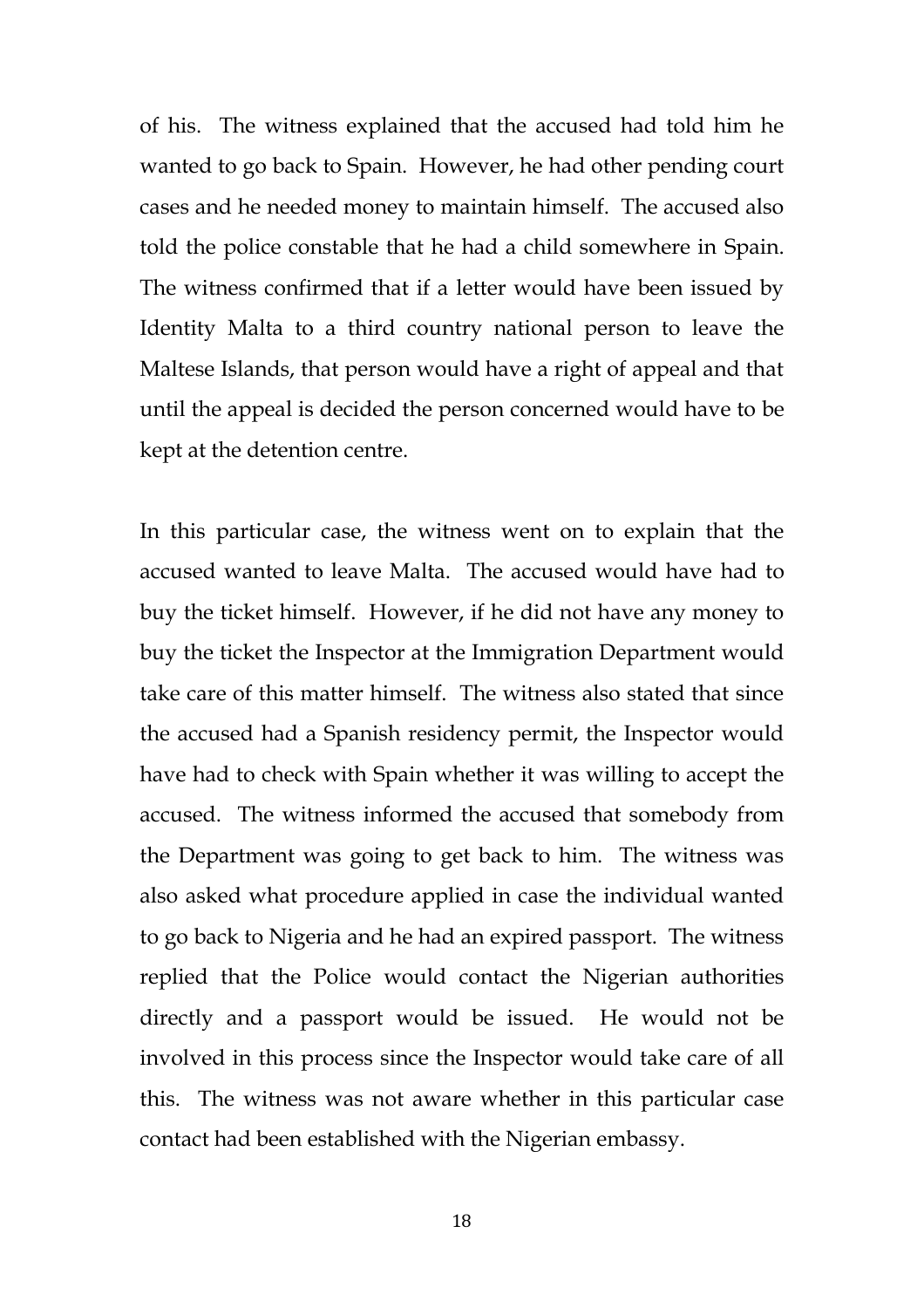### **Having considered:**

Before going into the specific merits of this particular case, the Court deems it fit to first discuss the aspect on whether the Police officers are entitled to use force. In a recommendation of the Committee of Ministers of the Council of Europe concerning the drawing up of a European Code of Police Ethics, the duties of the policing authorities were identified as being the following:

- (a) *To maintain public tranquillity and law and order in society;*
- (b) *To protect and respect the individual's fundamental rights and freedoms as enshrined, in particular, in the European Convention on Human Rights;*
- (c) *To prevent and combat crime;*
- (d) *To detect crime;*

 $\overline{\phantom{a}}$ 

(e) *To provide assistance and service functions to the public.<sup>1</sup>*

Policing is no easy task and this in view of the *"the unpredictability of human conduct and the operational choices which must be made in terms of priorities and resources'<sup>2</sup> .* In deciding to adopt a particular course of action, the Police must keep in mind the following:

*1. the reason(s) for the action taken.*

<sup>1</sup> Recommendation Rec(2001)10 of the Committee of Ministers to member states on the European Code of Police Ethics at Article I.1

<sup>2</sup> Kontrova v Slovakia, judgment of 31 May 2007 at paragraph 50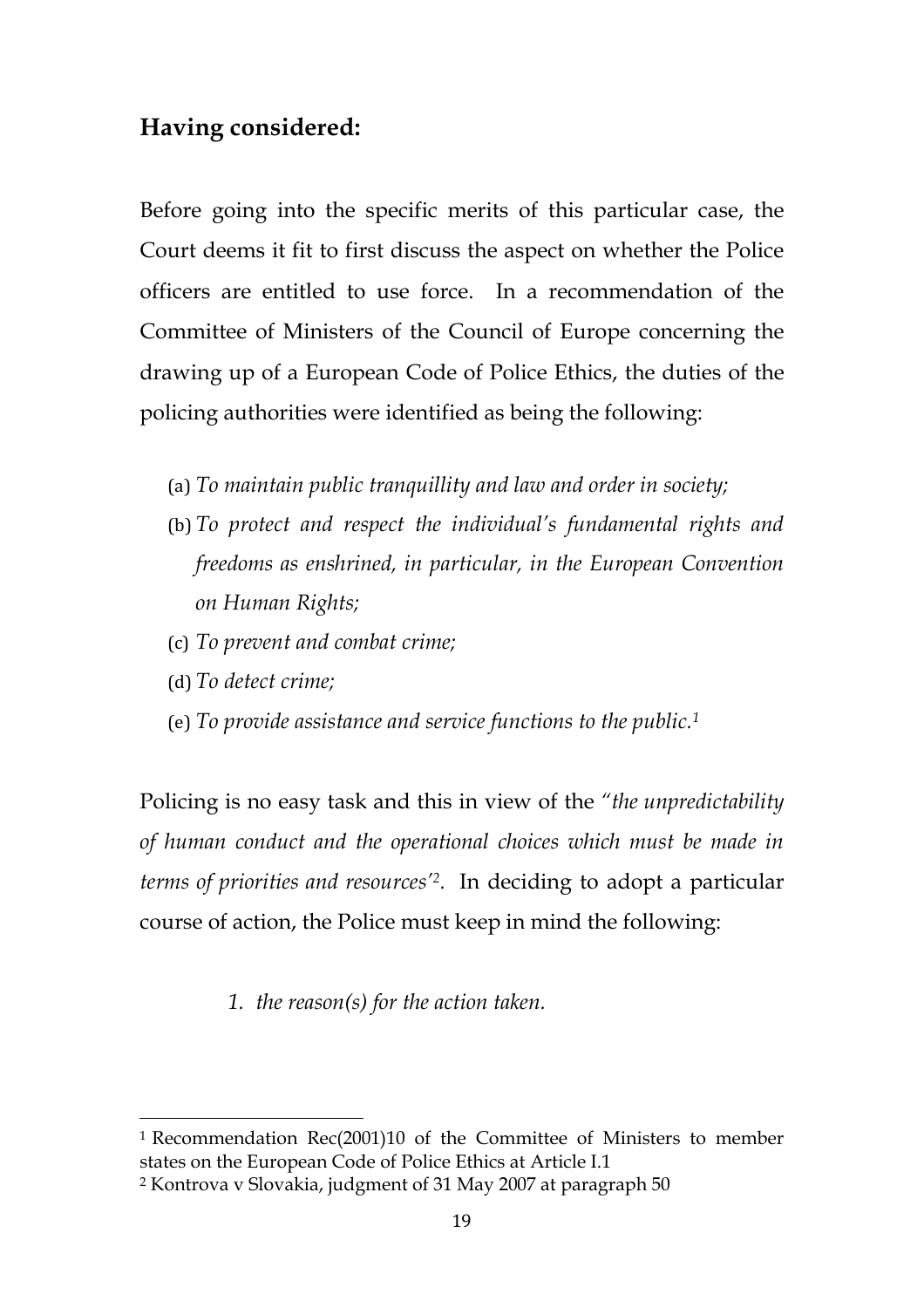- 2. *whether other, less intrusive means could have been taken to achieve the same aim.*
- 3. *details of relevant legal and administrative provisions and how they have been complied with.*
- 4. *the necessity for the action to be taken and the foreseeable consequences.*
- 5. *how the is action likely to impact upon others.*
- 6. *confirmation, including reasons specific to the decision concerned, that the action is being taken for a legitimate reason and is non-discriminatory.*
- 7. *whether the decision has been taken on the basis of all relevant information.*

Of particular guidance are the **Ten Key Principles Governing the Use of Force** of the English Police Force, which identify the scenarios where it would be legitimate by a police officer to use force.

> *1. Police officers owe a general duty to protect persons and property, to preserve order, to prevent the commission of offences and, where an offence has been committed, to take measures to bring the offender to justice;*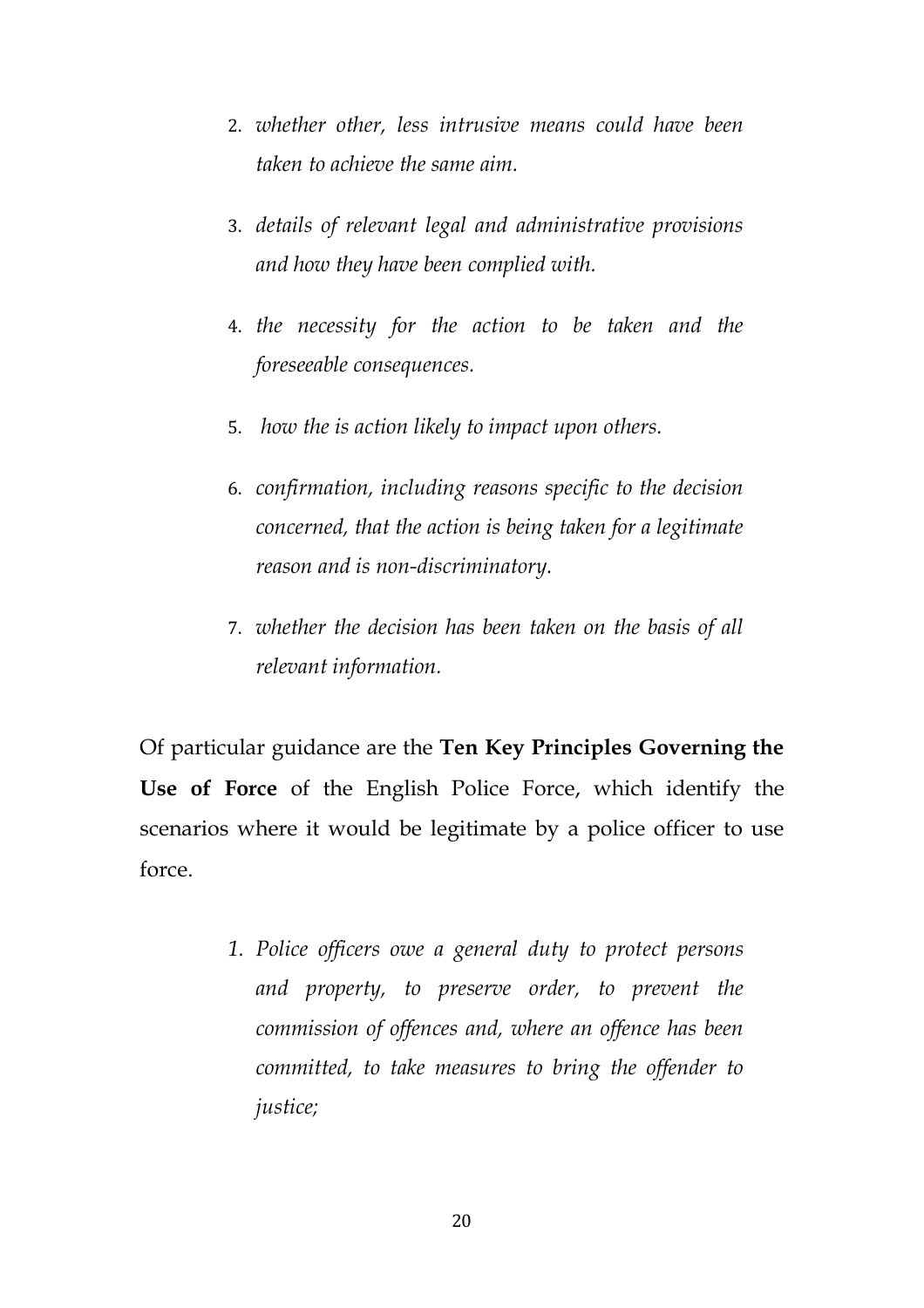- *2. Police officers may, consistent with this duty, use force in the exercise of particular statutory powers, for the prevention of crime or in effecting a lawful arrest. They may also do so in self defence or the defence of others, to stop or prevent an imminent breach of the peace, and to protect property;*
- *3. Police officers shall, as far as possible, apply non-violent methods before resorting to any use of force. They should use force only when other methods have proved ineffective, or when it is honestly and reasonably judged that there is no realistic prospect of achieving the lawful objective identified without force;*
- *4. When force is used it shall be exercised with restraint. It shall be the minimum honestly and reasonably judged to be necessary to attain the lawful objective;*
- *5. Lethal or potentially lethal force should only be used when absolutely necessary in self- defence, or in the defence of others against the threat of death or serious injury;*
- *6. Any decision relating to the use of force which may affect children, or other vulnerable persons, must take into account the implications of such status including,*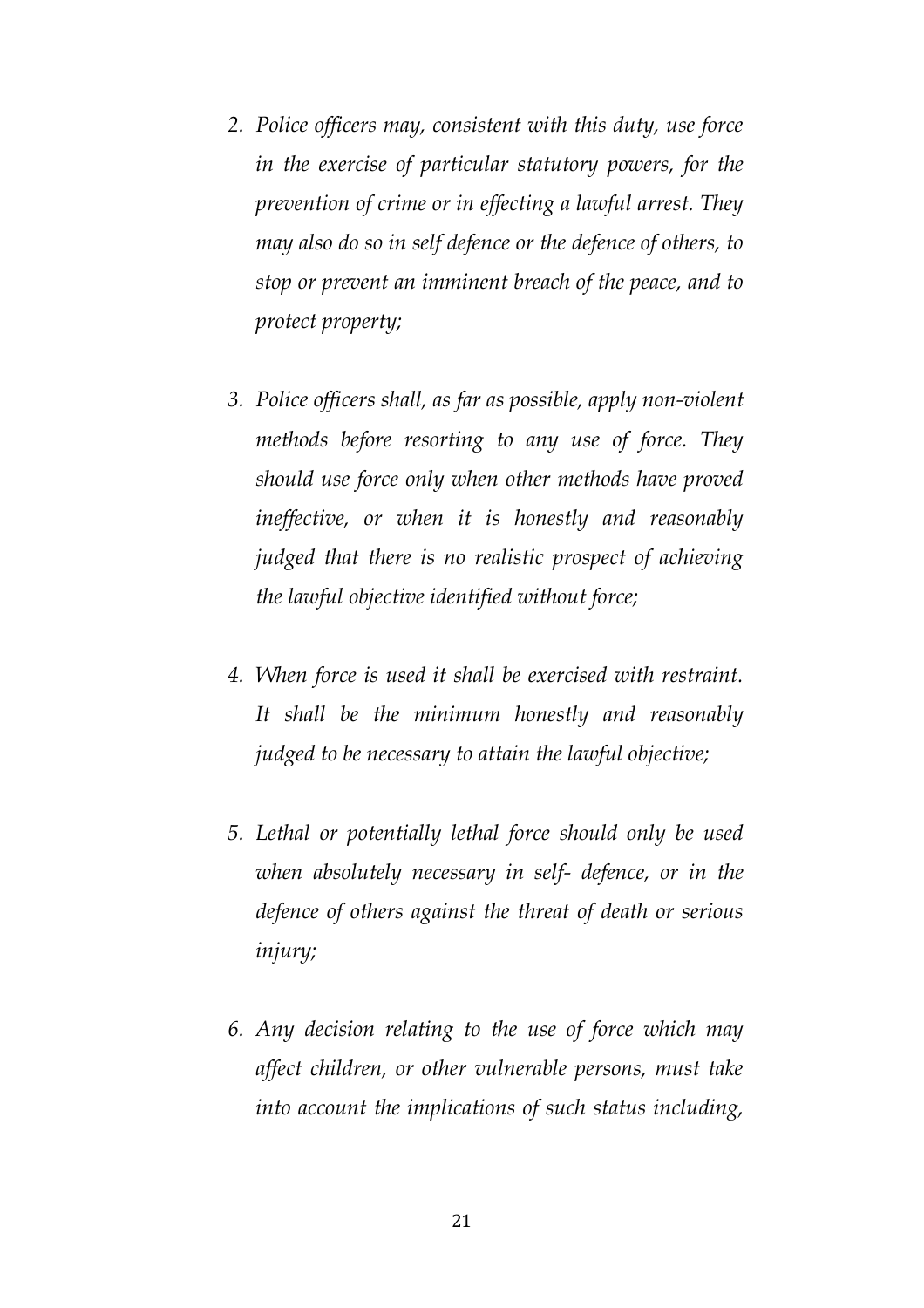*in particular, the potentially greater impact of force on them;* 

- *7. Police officers should plan and control operations to minimise, to the greatest extent possible, recourse to lethal force, and to provide for the adoption of a consistent approach to the use of force by all officers. Such planning and control will include the provision to officers of a sufficient range of non-lethal equipment and the availability of adequate medical expertise to respond to harm caused by the use of force;*
- *8. Individual officers are accountable and responsible for any use of force, and must be able to justify their actions in law;*
- *9. In order to promote accountability and best practice all decisions relating to the use of force, and all instances of the use of force, should be reported and recorded either contemporaneously, or as soon as reasonably practicable;*
- *10. Any decision relating to the use of force by police officers must have regard to the duty of care owed by the relevant police service to each individual police officer in the discharge of his duties. Deployment of police officers in a public order context where force may*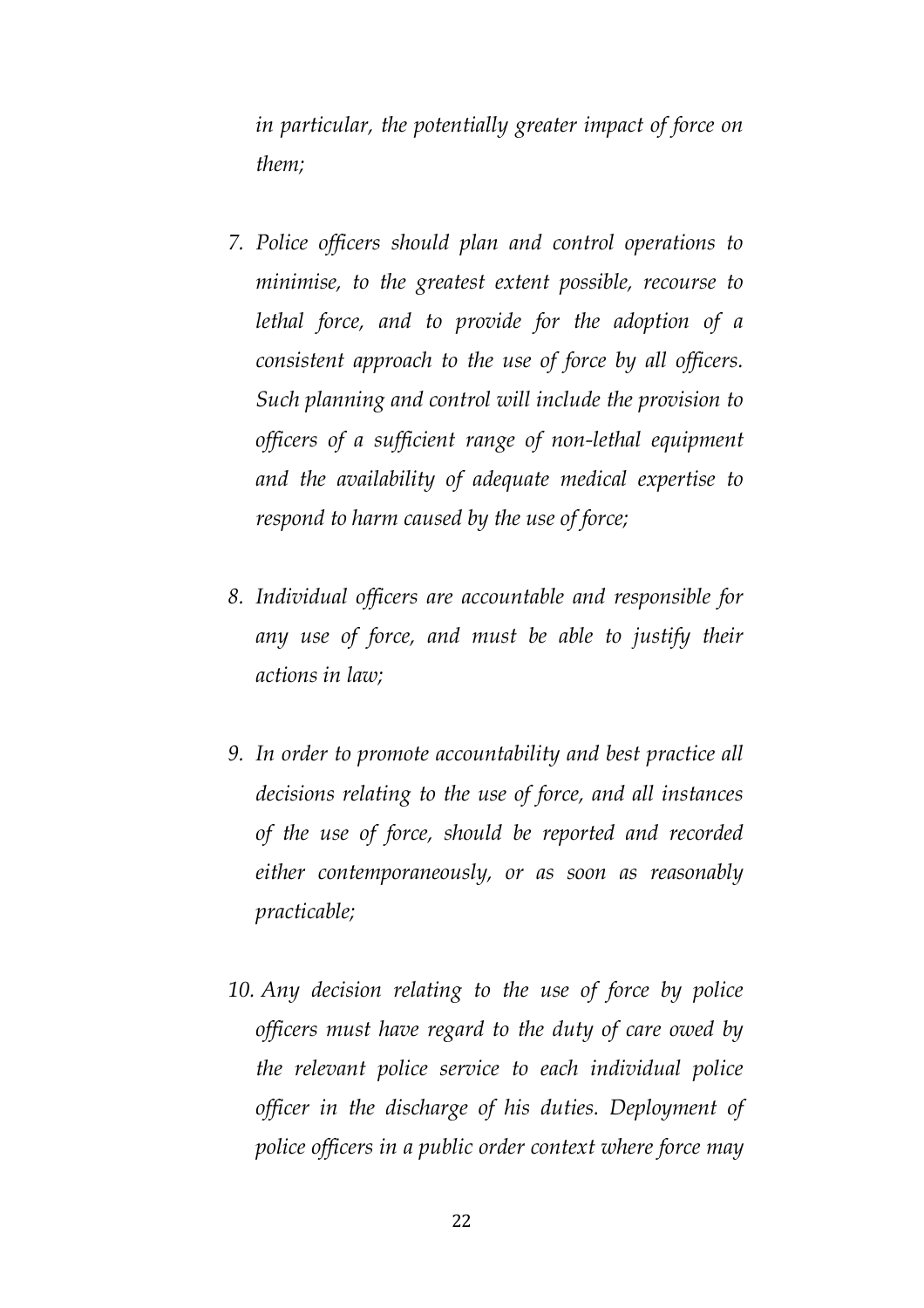*be used can carry grave risks to their own safety, and so must be the subject of rigorous control for that reason also.*

As has already been pointed out by this Court in previous judgements<sup>3</sup>:

*"Il-Qorti terga' ttenni li l-Pulizija jridu jkunu protetti waqt li jkunu qed jaghmlu d-dmirijiet taghhom u hadd m'huwa skuzat – tkun xi tkun ir-raguni – li jhedded lil xi ufficjal tal-Pulizija jew li b'xi mod iweggghom.*

*Ordni tal-Pulizija ghandha tkun obduta mal-ewwel u ghandu jintwera rispett lejn kull uffiċjal dejjem u kullimkien. Dan irrispett ghandu jidher b'mod l-aktar ċar u enfatiku f'sitwazzjonijiet fejn tkun dahlet imqar naqra tensjoni.*

*Il-Qorti qieghda tinnota li fis-socjeta' taghna qieghed ikun hemm aktar okkazzjonijiet fejn persuni m'hux jobdu ordnijiet legittimi tal-pulizija u wisq aktar jattakkawhom fizikament u mhux lewwel darba li jkun hemm min isofri griehi anke gravi.*

*Il-Qorti ma tridx li membri tal-Korp tal-Pulizija jiddemoralizzaw ruhhom minn dan ghaliex mhux dejjem isibu l-appogg mixtieq ghall-hidma taghhom, jekk ma jispiccawx ukoll huma stess mghoddija process popolari ghax iwettqu d-dmirijiet taghhom.*

 $\overline{a}$ 

<sup>3</sup> Il-**Pulizija vs Paul Calleja** decided 15th December 2015, Il-**Pulizija vs Abubakar Ibrahim Jabril** decided 4th June 2018 and Il-**Pulizija vs Abdell Raouf Mohfoudi Ali Hassan** 13th July 2018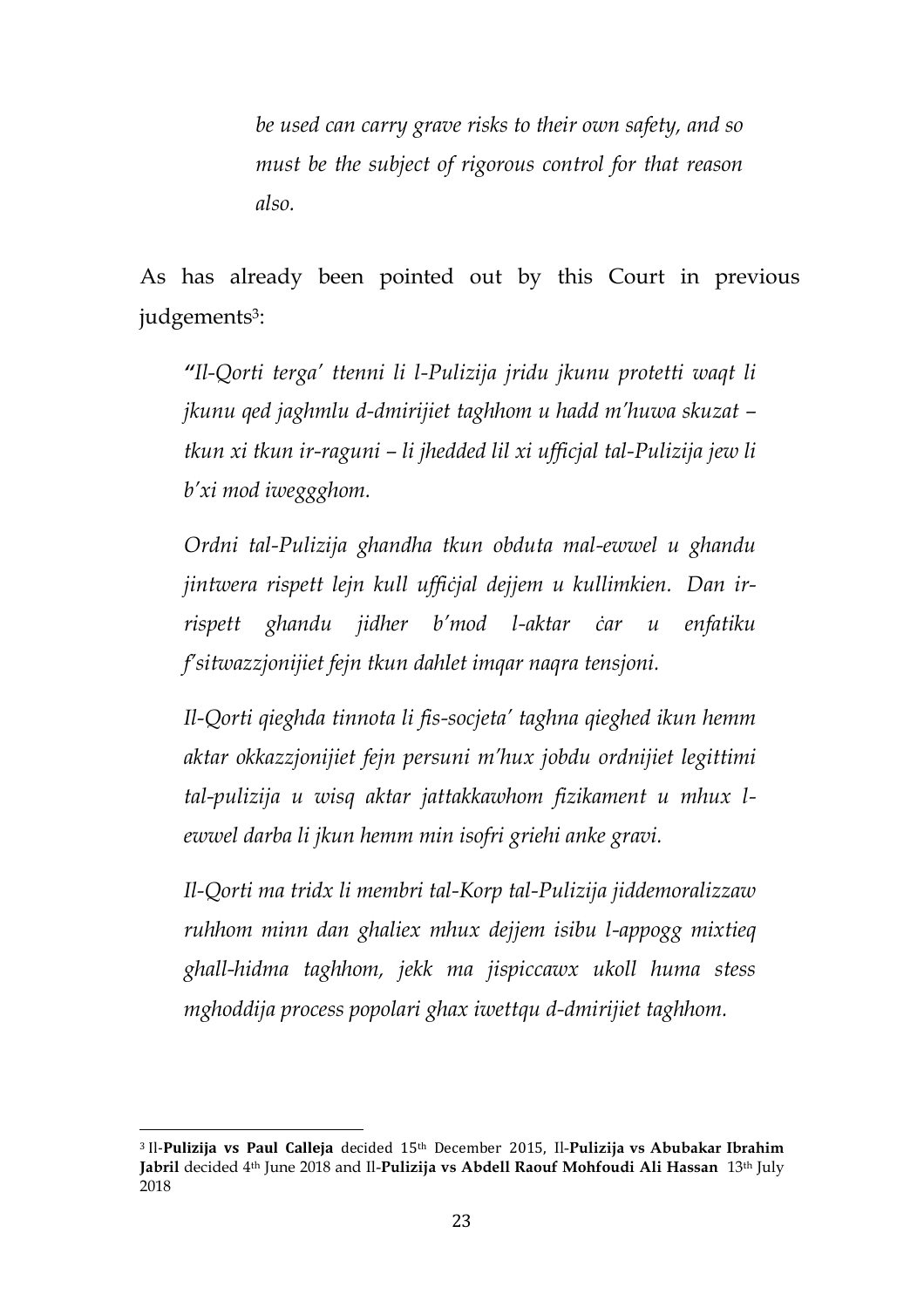*Il-Qorti terga' tfakkar f'dak osservat mil-Qorti fl-Appell Kriminali<sup>4</sup> "Il-Pulizija vs. Mathew Peter O' Toole" [2.3.06]*

*" il-Qrati ma jistghux jittrattaw kazijiet bhal dawn fejn ikunu mhedda ufficjali tal-Korp tal-Pulizija, waqt li qed jaqdu dmirijiethom - kultant f' sitwazzjonijiet difficli u delikati - b' leggerezza, qisu ma gara xejn, bhallikieku l-Pulizija qieghed hemm biex jigi mzeblah, sfidat, u mhedded.*

*Illi jidher li l-appellant seta' kien taht l-influwenza ta' xorb alkoholiku eccessiv meta pprovoka dan l-incident bla bzonn, pero' dan bl-ebda mod ma jiskuzah."*

*u fl-Appell Kriminali <sup>5</sup> "Il-Pulizija vs. George Grech" [23.6.05] il-Qorti qalet:* 

*"Illi l-Qorti terga ttenni f'dak li diga' qalet f'diversi sentenzi li r-reati bhal dawk ammessi mill-appellant fuq membri tal-korp tal-Pulizija waqt il-qadi tad-dmirijiet taghhom ma jistghux jitqiesu leggerment mill-Qrati li ghandhom joffru kull protezzjoni lill-kustodji tal-ordni pubbliku meta jkunu qed jagixxu fiz-zamma tal-ordni taht cirkostanzi mill-aktar difficli u b'riskju kbir ghallinkolumita' taghhom personali w li ghalhekk f'dawn it-tip* 

 $\overline{\phantom{a}}$ 

<sup>4</sup> Qorti ppreseduta mill-Imhallef Joe Galea Debono

<sup>5</sup> Ibid.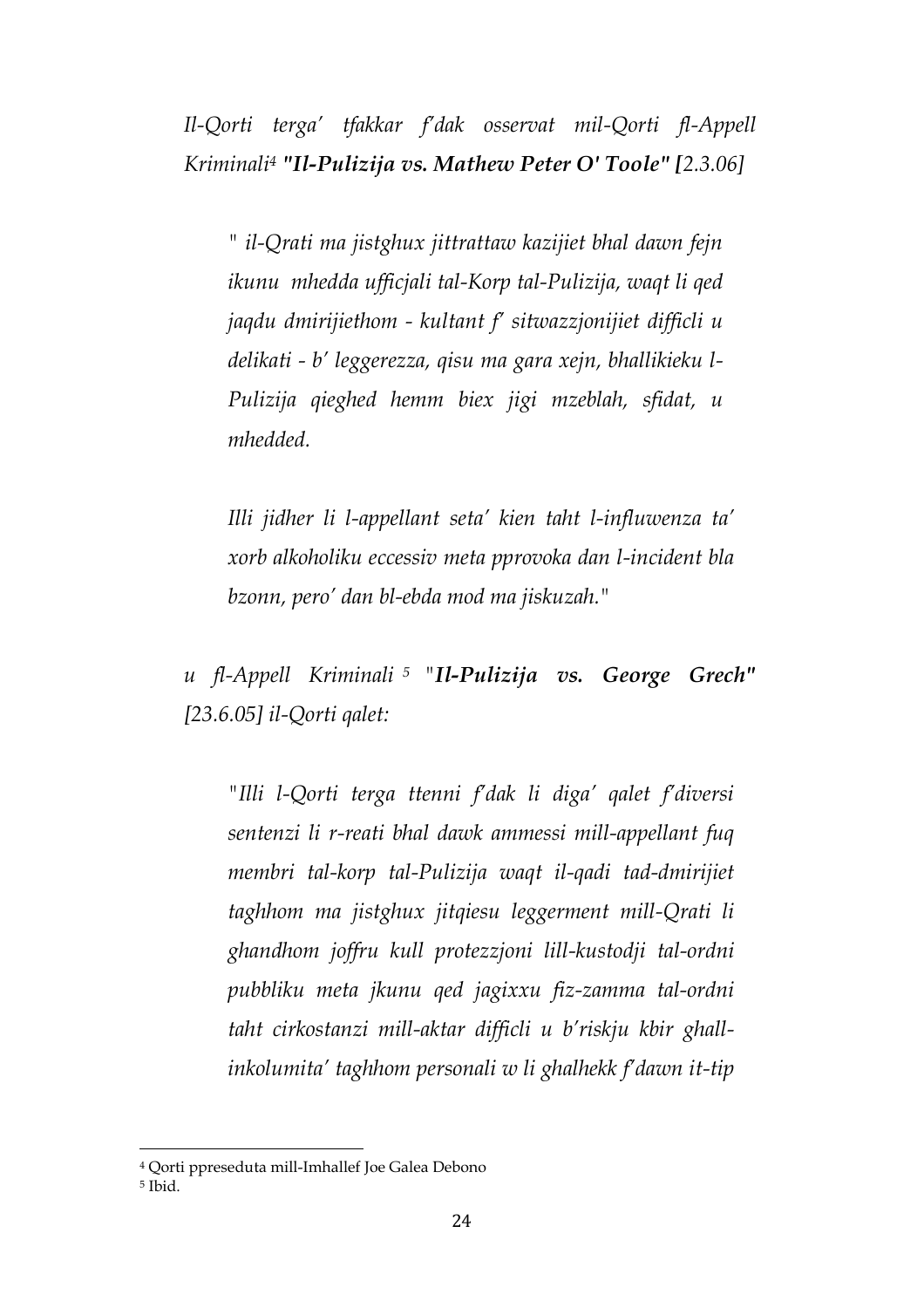*ta' reati hija indikata piena karcerarja effettiva kif del resto tiddisponi l-ligi."*

*Imbaghad fl-Appell Kriminali <sup>6</sup> "Il-Pulizija vs. Anthony Roderick Farrugia" [26.4.2007] dik il-Qorti qalet ukoll :-*

*"Kif irriteniet din il-Qorti diversi drabi, reati ta' vjolenza attiva fil-konfront tal-Pulizija kull ma jmorru qed jizdiedu w jsiru ferm spissi w l-Qrati ghandhom id-dmir, fejn ikun il-kaz, li jaghtu l-protezzjoni xierqa lill-forzi talordni fejn dawn ikunu qed jagixxu entro il-poteri lilhom moghtija fl-esekuzzjoni tal-ligi w ma jistghux jittrattaw dawn il-kazijiet b' leggerezza w jikkondonaw dak li ma ghandux jigi kondonat b' pieni irrizorji aktar u aktar meta dak li jkun ikun recidiv kif inhu f' dan il-kaz." "*

### **Considers:**

# **The First and Second Charges: Article 96 and 95 of the Criminal Code**

The accused is being charged of breacking articles 95 and 96 of the Criminal Code.

Artilce 95 specifies that: *"Whosoever, in any other case not included in the last preceding two articles, shall revile, or threaten, or cause a bodily*

 $\overline{\phantom{a}}$ 

<sup>6</sup> Ibid.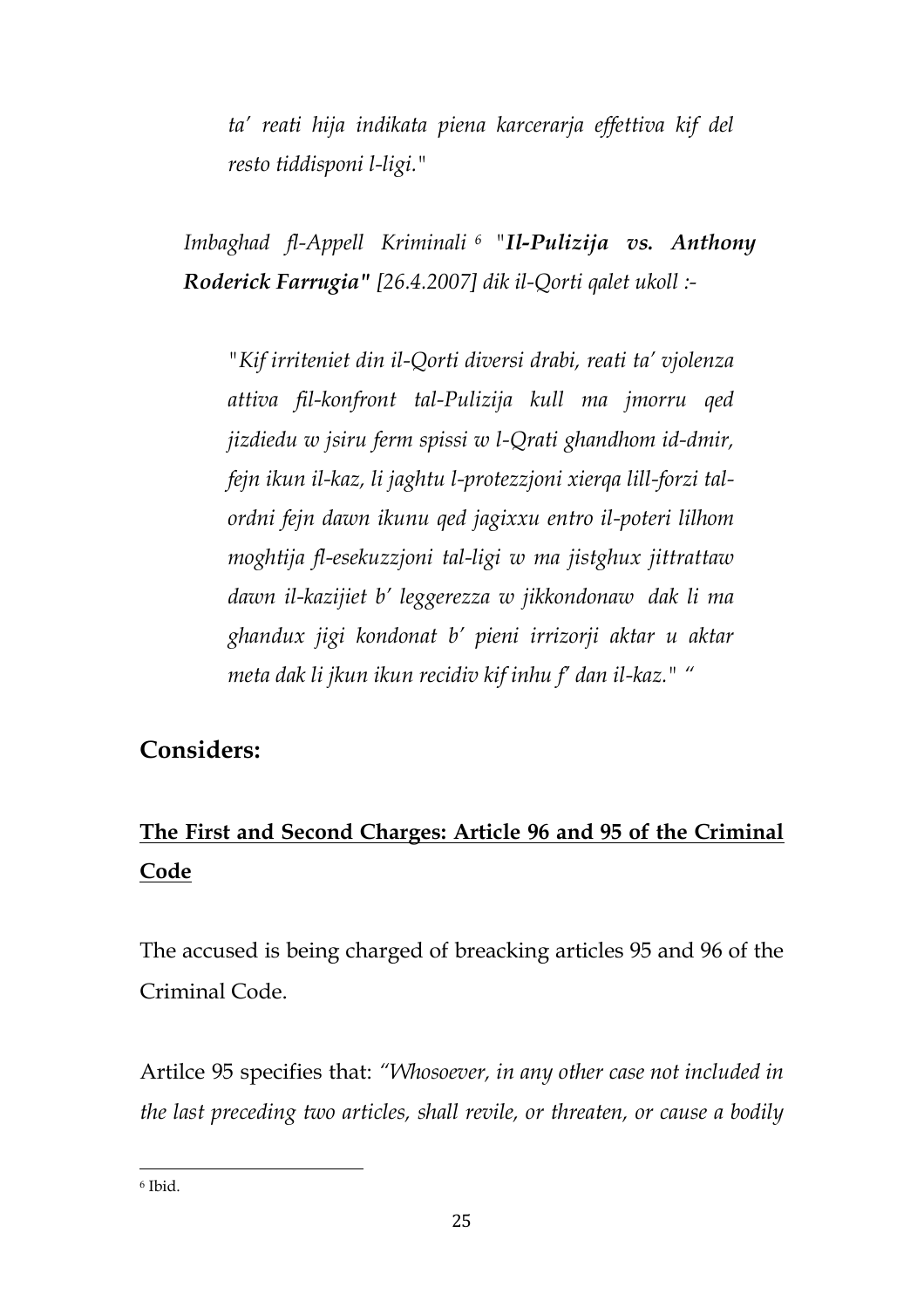*harm to any person lawfully charged with a public duty, while in the act of discharging his duty or because of his having discharged such duty, or with intent to intimidate or unduly influence him in the discharge of such duty, shall, on conviction, be liable to the punishment established for the vilification, threat, or bodily harm, when not accompanied with the circumstances mentioned in this article, increased by two degrees and to a fine (multa) of not less than eight hundred euro (800) and not more than five thousand euro (5,000)."*

Article 96 then contemplates that: *"Whosoever shall assault or resist by violence or active force not amounting to public violence, any person lawfully charged with a public duty when in the execution of the law or of a lawful order issued by a competent authority, shall, on conviction, be liable –*

- *(a) where the assault or resistance is committed by one or two persons, to imprisonment for a term from six months to two years and to a fine (multa) of not less than four thousand euro (4,000) and not more than ten thousand euro (10,000);*
- (b)*where the assault or resistance is committed by three or more persons, to imprisonment for a term from nine months to three years and to a fine (multa) of not less than five thousand euro (5,000) and not more than fifteen thousand euro (15,000)."*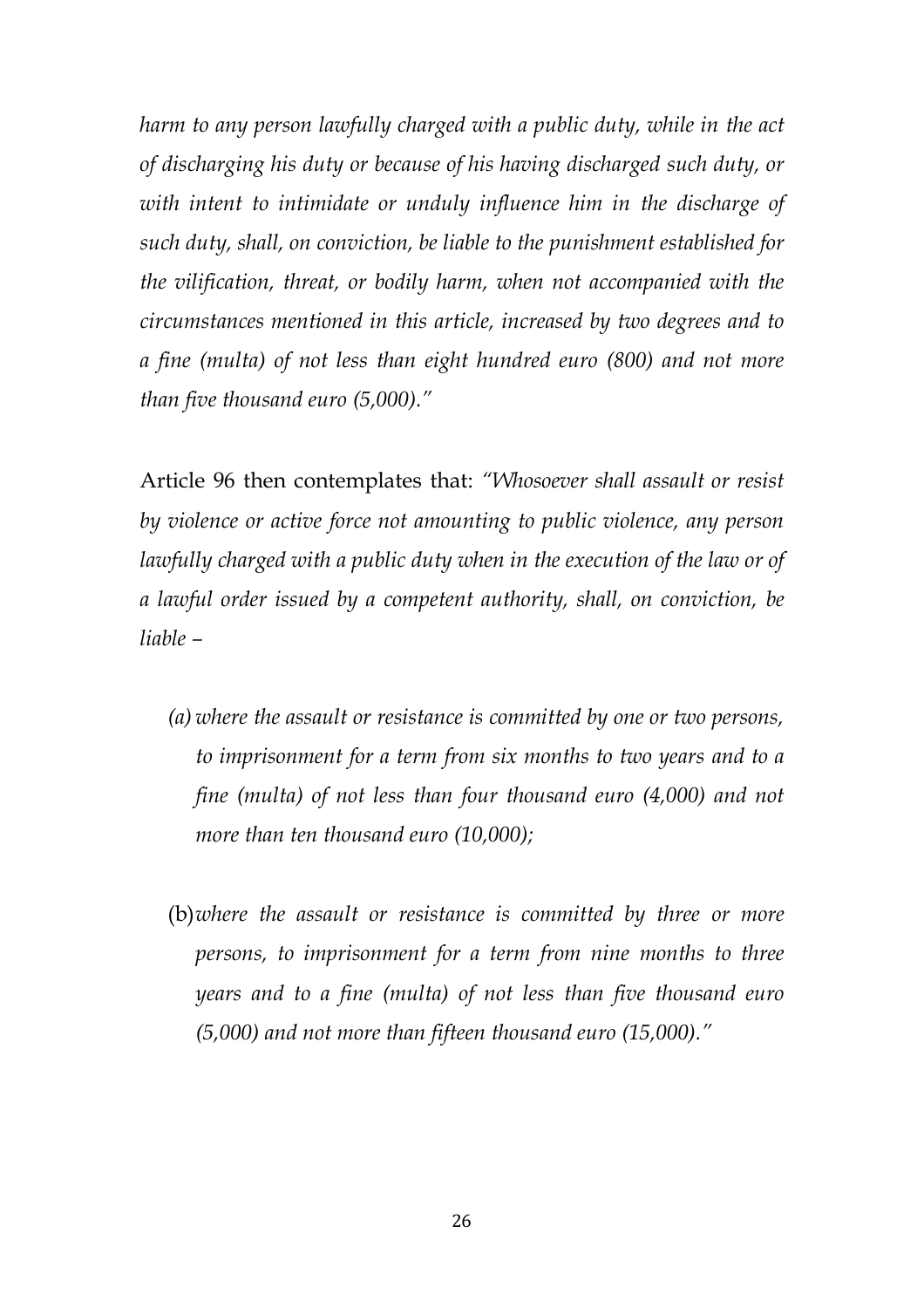A succinct explanation of these two articles was made by the Court of Criminal Appeal in the case **Il-Pulizija vs Sean Sinclair Pace**. 7 The Court of Appeal had to say this with regards to these two (2) articles:

*"Illi ma hemmx dubbju illi uhud mill-ingredjenti mehtiega biex jinhmew iz-zewg reati huma identici. Dan ghaliex dawn ir-reati iridu necessarjament jigu kommessi fil-konfront ta' ufficjal pubbliku jew ta' persuna inkarigat skond il-ligi minn servizz pubbliku. Issa l-appellanti ghandu ragun meta jishaq illi hemm distinzjoni netta bejn dawn iz-zewg reati ghalkemm it-tnejn ghandhom bhala vittma persuna fil-vesti ufficjali taghha.* 

*Illi l-artikolu 95 jitkellem dwar l-ingurja, it-theddid jew loffiza fil-konfront tal-ufficjal pubbliku. Issa din l-ingurja, theddida jew offiza trid issir jew (1) filwaqt illi l-ufficjal pubbliku ikun qed jaghmel servizz pubbliku (2) jew inkella minhabba li ikun ghamel dan is-servizz pubbliku, (3) jew bilhsieb li ibezzghu jew jinfluwixxi fuqu kontra l-ligi flesekuzzjoni ta' dak is-servizz.* 

*Illi l-awturi jaghmlu distinzjoni bejn il-mottiv wara l-oltragg fl-ewwel istanza u dana il-mottiv fit-tieni u it-tielet istanza imsemmija fil-ligi. Dana billi meta dan l-oltragg isir filmument illi l-ufficjal pubbliku ikun qieghed jaghti is-servizz* 

 $\overline{\phantom{a}}$ 

<sup>&</sup>lt;sup>7</sup> Decided on the 26<sup>th</sup> May 2016.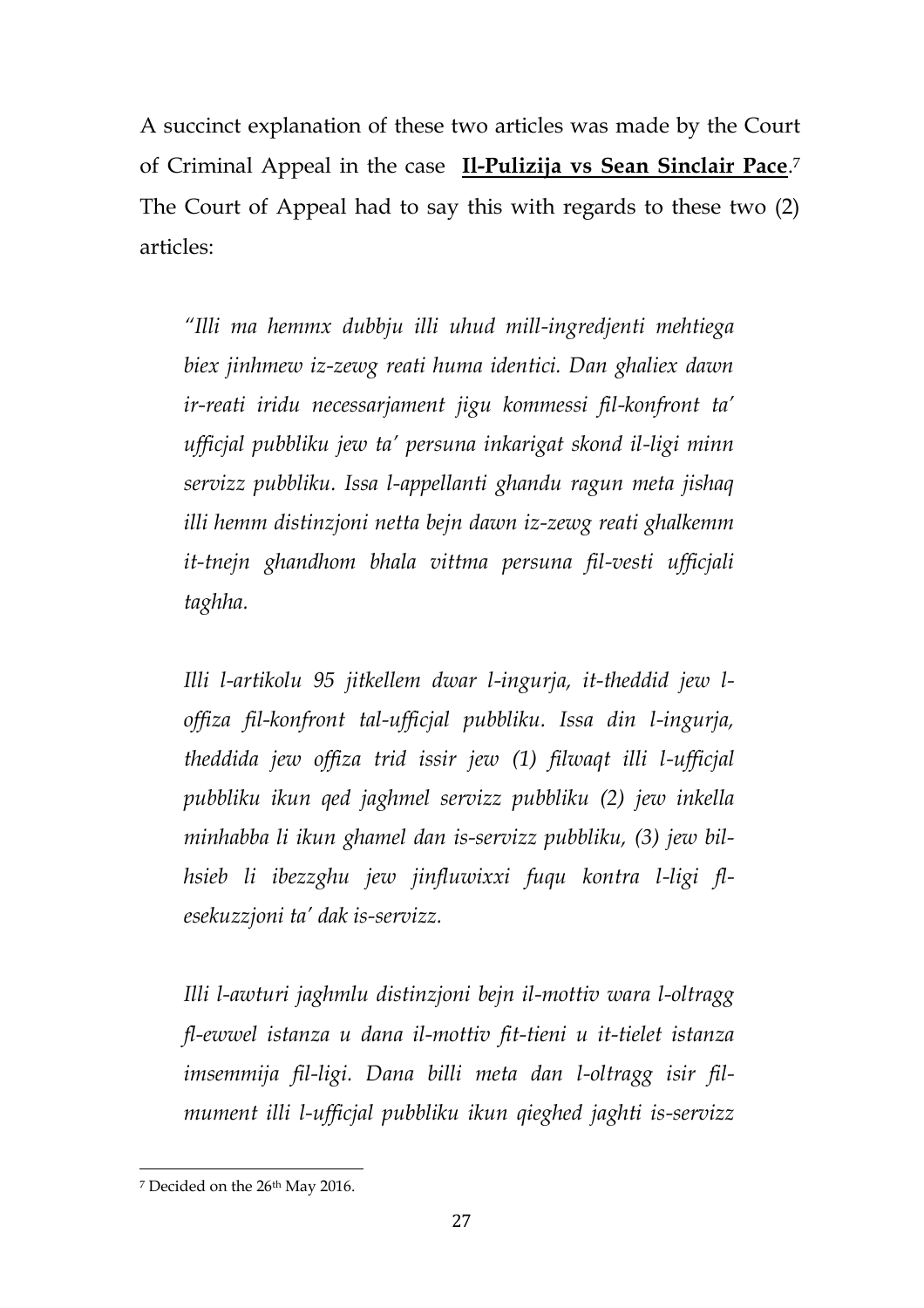*ma huwiex necessarju illi l-ingurja, it-theddida jew l-offiza tkun marbuta mal-funzjoni illi huwa ikun qieghed jezercita. L-awturi Cheveau et Helie, li isemmi il-Professur Mamo finnotamenti tieghu, ighidu: "Quando l'oltraggio si verifica nel corso delle funzioni, il-motivo che lo determina e' indifferente; la legge vede soltando il turbamento, l'ingiuria fatta all'esercizio delle funzioni, l'insulto che degrada la loro dignita'; avesse pure quest'ingiuria una causa determinante estranea alle funzioni, il turbamento all'esercizio di esse sussisterebbe sempre."* 

*Kuntrarjament fiz-zewg istanzi l-ohra irid ikun jigi ippruvat nexus bejn l-oltragg u il-qadi tal-funzjoni pubblika billi l-att materjali ma ikunx gie kommess filwaqt tal-qadi tal-funzjoni pubblika.* 

*L-artikolu 96, imbaghad ghalkemm ukoll ghandu bhala vittma, l-ufficjal pubbliku, jikkontempla tlett elementi essenzjali ghal kostituzzjoni ta' dana ir-reat:* 

*1. Fl-ewwel lok, irid ikun hemm l-attakk jew resistenza. Illi meta ikun hemm biss disubbidjenza tal-ligi jew ta' ordni moghtija minn xi awtorita', ma tistax tissussiti r-reita taht din id-disposijoni tal-ligi. Il-Mamo ikompli ighid: "It is only when the insubordination or defiance goes so far as to obstruct the execution of the law or of lawful orders of the competent authority that the crime of attack or resistance can arise. The*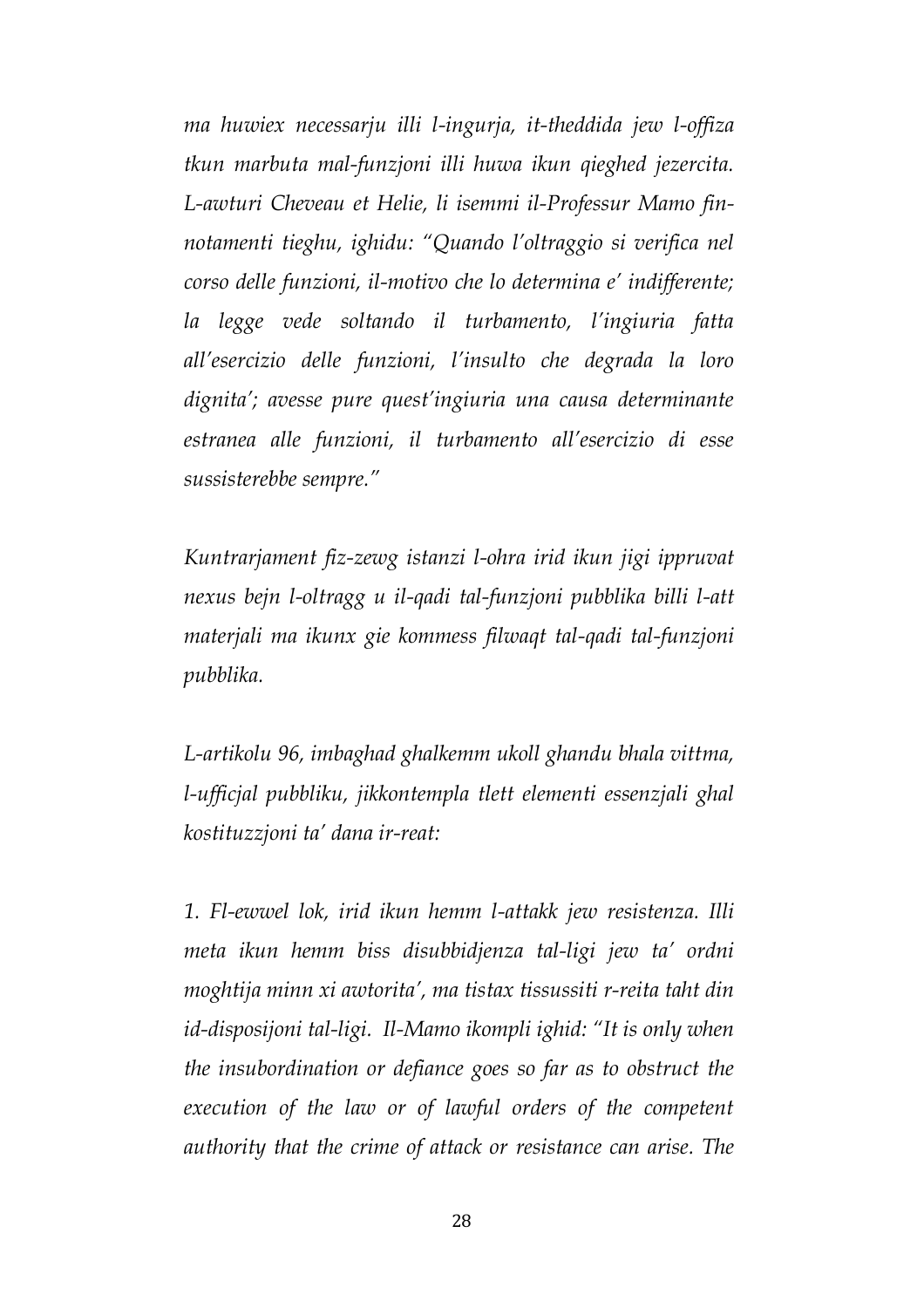*purpose of the agent in this crime, therefore, must be precisely that of obstructing or frustrating the execution of the law or the lawful orders of the competent authority, by opposing the action of those charged therewith." Inoltre l-attakk jew resistenza trid tkun necessarjament akkompjanta bl-uzu talforza, vjolenza jew bil-hebb.* 

*2. Fit-tieni lok ir-reat irid jigi komess fil-konfront ta'ufficjal pubbliku jew kif tghid testwalment il-ligi "persuna inkarigata skond il-ligi minn servizz pubbliku".* 

*3. Fl-ahharnett huwa necessarju illi l-attakk jew resistenza kontra l-ufficjal pubbliku irid isir filwaqt illi huwa ikun qieghed jagixxi ghall-esekuzzjoni tal-ligi jew ta' ordni moghtija skond il-ligi minn awtorita' kompetenti. Il-Mamo ikompli ighid: "Therefore, any violence committed after the law or the order has already been executed, even though it may be on account of such execution, would not give rise to this crime."*

*Fis-sentenza Il-Pulizija vs Joseph Zahra deciza mill-Qorti ta'l-Appell Kriminali fid-9 Settembru 2002 gie deciz: "Dana lartikolu (b'referenza ghall-artikolu 96) jirrikjedi mhux biss li lvittma tkun persuna inkarigata skond il-ligi minn servizz pubbliku" (l-istess bhalma jirrikjedi l-Artikolu 95(1)), izda wkoll li r-reat ikun sar filwaqt li dik il-persuna hekk inkarigata minn dak is-servizz pubbliku "tkun qed tagixxi ghall-*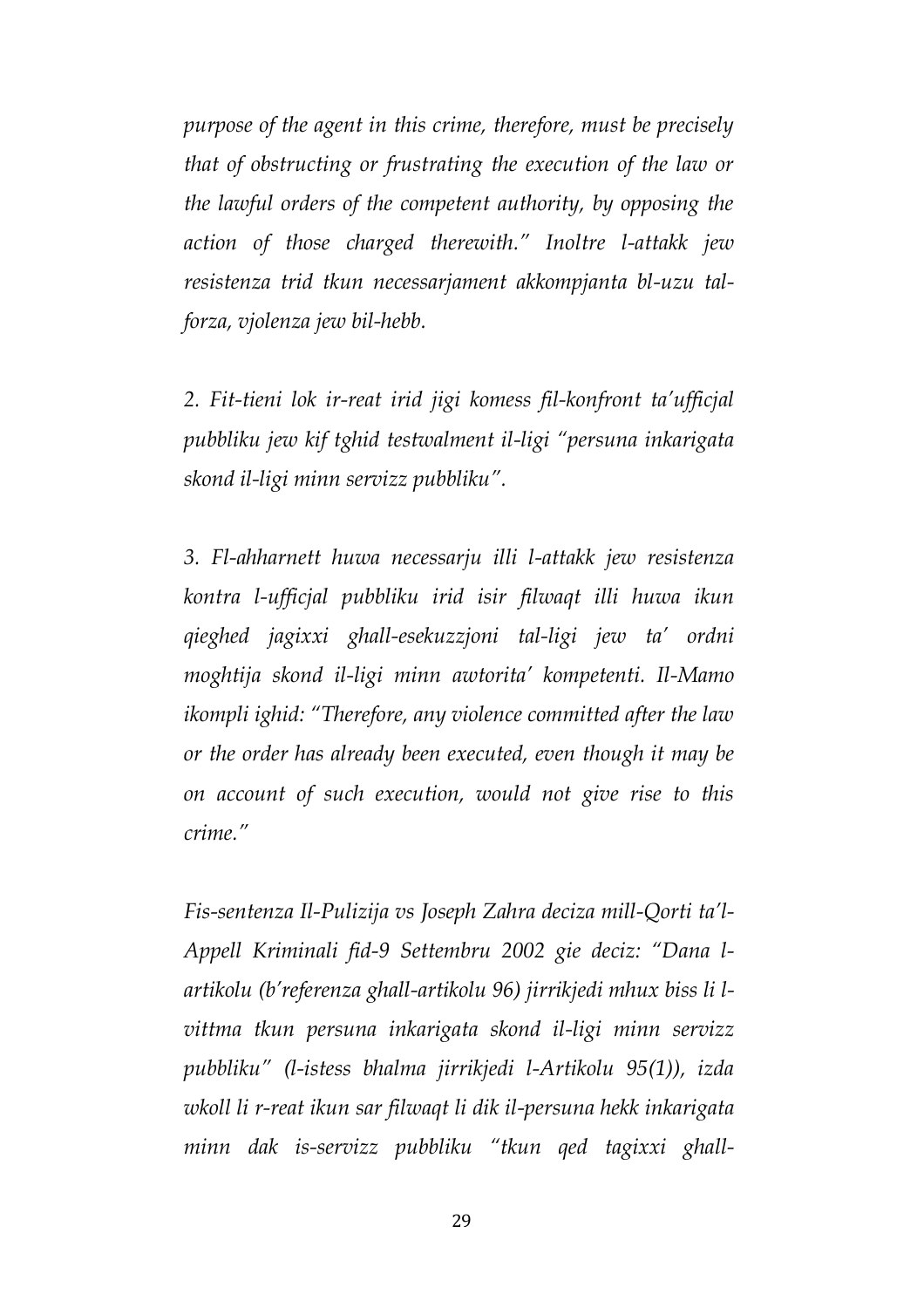*ezekuzzjoni tal-ligi jew ta' xi ordni moghti skond il-ligi minn xi awtorita` kompetenti"*

After having seen and examined the Acts of this case including the entire CCTV footage which was exhibited by the Prosecution, the Court is convinced that there is proof beyond reasonable doubt that the accused is guilty of the first charge brought against him, that is the charge under article 96. The Court is basing its conclusions on the following:

(1)The incident which took place in Inspector Buhagiar's office was witnessed by numerous witnesses who all testified in the course of these proceedings, precisely the same Inspector Darren Buhagiar, CO 165 Dennis Thornton, Co 177 Matthew Cilia, PS 435 David D'Amato, WPC Alexia Grech, PS 697 Nigel Apap and SM 739 M Borg. All witnesses give an identical version of events. They explain that the accused was brought over to Inspector Buhagiar's office. He was informed that he had to be deported to Nigeria since his Spanish residency card had expired and he could not return to Spain from where he had left. As soon as the accused was informed that he was going to remain in detention until the deportation process was concluded and until any eventual appeal filed by the accused would be determined, the accused became immensely aggressive. The Correctional officers tried to handcuff him and escort him to the van and immediately a scuffle ensued with the three of them falling onto the floor.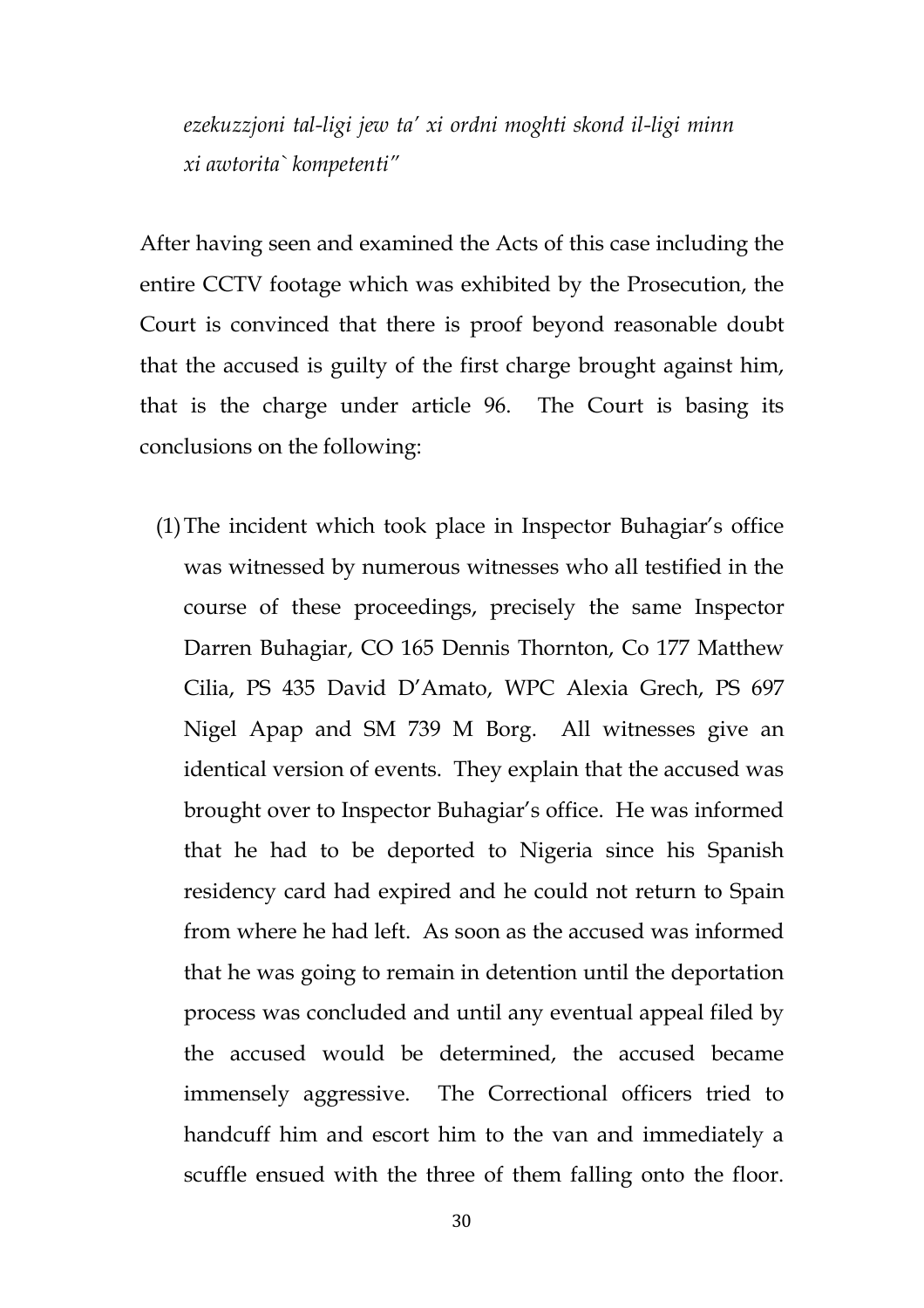From the description given by the officers present, it was clear that it was no easy feat to control the accused. The accused not only disobeyed the orders given to him to get out of the Inspector's office and board the detention van but he behaved aggressively so that the orders given would not be executed. In fact he refused to be handcuffed; his refusal was not simply verbal as he suggested in his cross-examination. It was also physical. To get an impression of the level of his aggressiveness, suffice to refer to the CCTV footage taken from the cameras inside the CID yard at 13.56.54hrs and 13.57hrs wherein after that the accused was escorted out of the office and placed in the detention van, the detention van is seen swaying from one side to another. He was still being aggressive notwithstanding he had just been placed in the van. This does not give an indication of a "mere verbal resistence".

(2)Morevoer, this incident took place at a point in time where the two officers were trying to execute the orders given by Inspector Buhagiar to have the accused transferred to the detention centre. During the whole commotion the two correctional officers – who as correctional officers definitely fit in the parameters of persons lawfully charged with a public duty – who had escorted the accused to the Police Headquarters also suffered injuries. It is also important to note that both the bruise resulting from a blow given to CO 165 Thortnon underneath his eye as well as the bite inflicted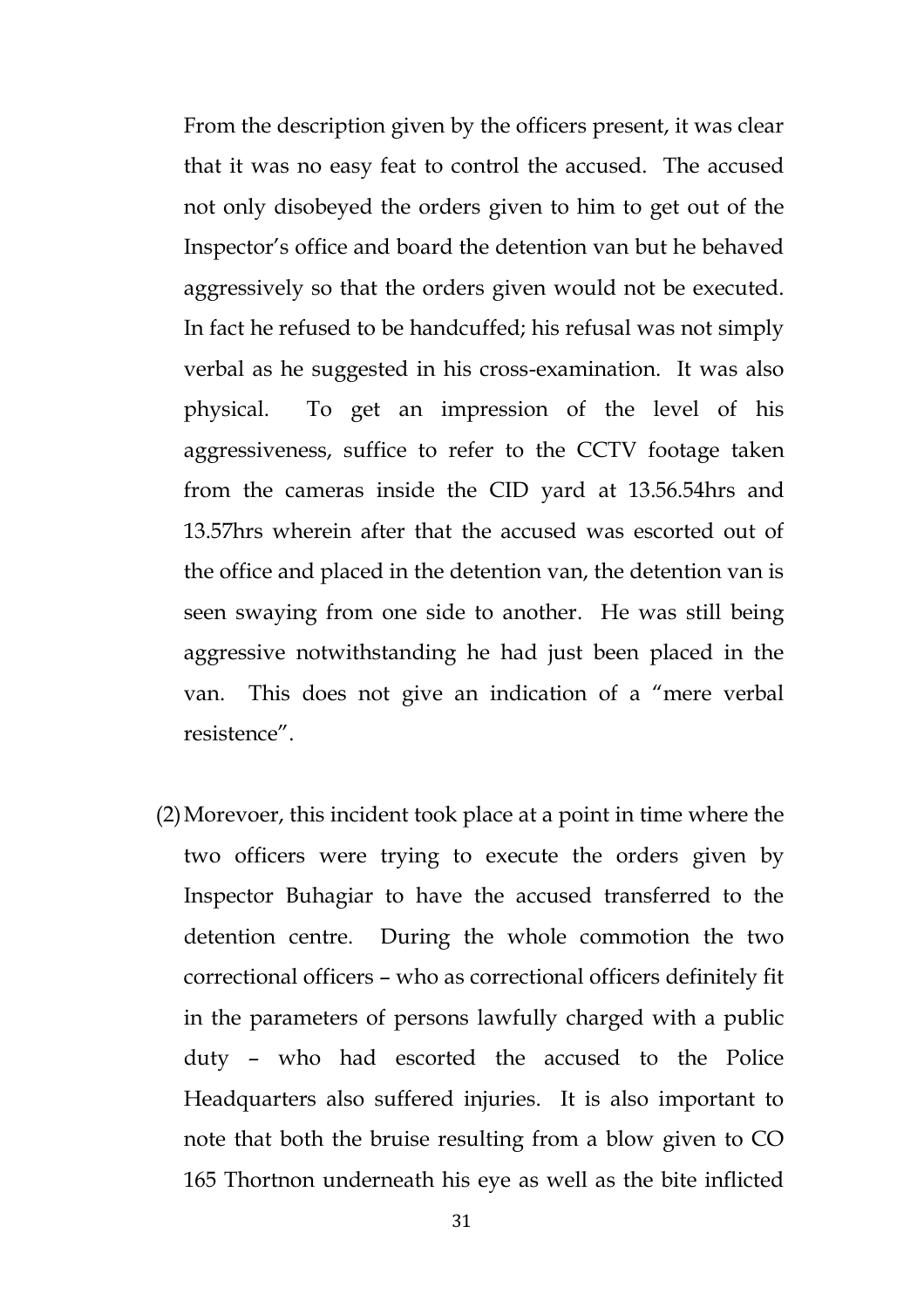on CO 177 Cilia's right hand took place before the pepper spray was used.<sup>8</sup> Hence, these injuries cannot in any way be considered as a reaction to the use of pepper spray. Bearing in mind this scenario, the use of force as well as the use of the pepper spray was legitimate and aimed to reign in the accused and limits his aggressiveness.

The offence under article 95 can also be said to exist. Indeed when being addressed by Inspector Buhagiar, the accused made it clear that: *"if you send me to Nigeria with escorts they will go to Nigeria but they will not come back to Malta"*. 9 The Court cannot in any way accept the defence's plea that in addressing this comment to the Inspector the accused *"certainly did not threaten to kill the guards, nor did he say that anyone else would kill them (in Nigeria). He was just saying that the Nigerian authorities would allow them to entry but would not allow then exist from the country should they escort him there."*<sup>10</sup> It must be pointed out that at the point in time the accused addressed this comment, he had already become frustrated, he was not listening to the Inspector's instructions and he was not abiding by them. In such circumstances, it this difficult not to consider these words as specific threats aimed at intimidating or duly influencing the Inspector in the discharge of his duties.

 $\overline{a}$ 

<sup>8</sup> Refer to Fol. 51.

<sup>9</sup> Fol 24 of the Acts.

<sup>10</sup> Fol. 176 of the Acts of the Case.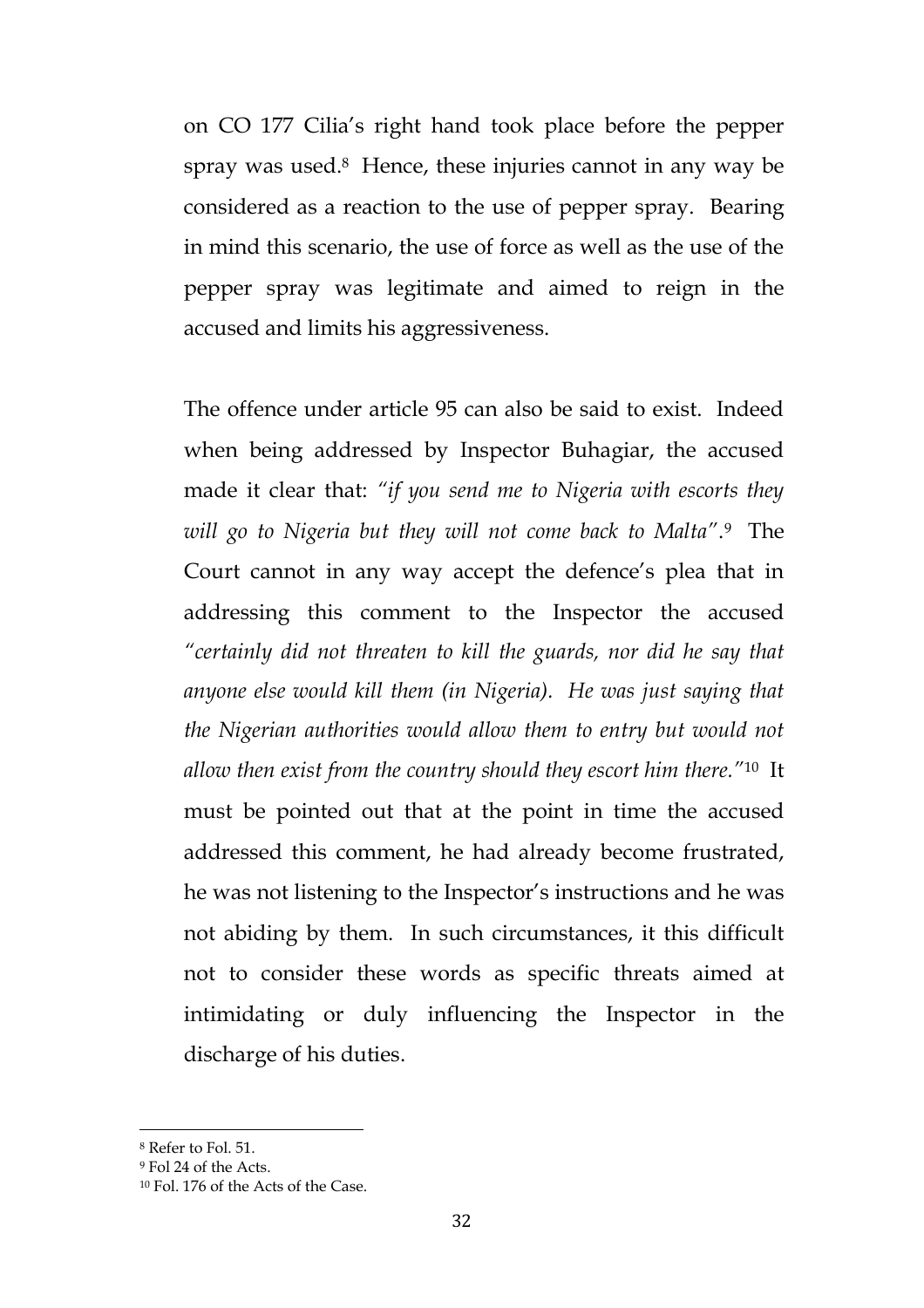The defence also dismissed the threat reported by CO 177 Matthew Cilia that the accused was going to kill the police officers and the SRT officers if they were to take him to detention and the other threat that he would hurt any officer if CO 177 touched him. This on the basis that these threats have not been corraborated by other witnesses. This Court considers that in this particular case no corroboration was required. As specified in article 638(2), *"the testimony of one witness if believed by those who have to judge of the fact shall be sufficient to constitute proof thereof, in as full and ample a manner as if the fact had been proved by two or more witnesses."* This Court had the opportunity to hear CO 177 Matthew Cilia testify viva voce and him being cross-examined. From the way he behaved on the witness stand and the way he replied to the questions made, there was nothing which in any way suggested that this witness was not saying the truth.

The Court understands that the accused was really frustrated when he got to know that he was going to be kept in detention for a further period of time after having been released from prison after serving a ten-year term.

The way the Immigration Department handled this case in the sense that it only started working on the deportation procedures on the 1st April 2018, merely nine days before the accused release from prison (when the same department is aware of the bureaucratic process involved as noted by PC 814 Gordon Stanmore) cannot be possibly lauded. This Court is not the competent court to decide whether the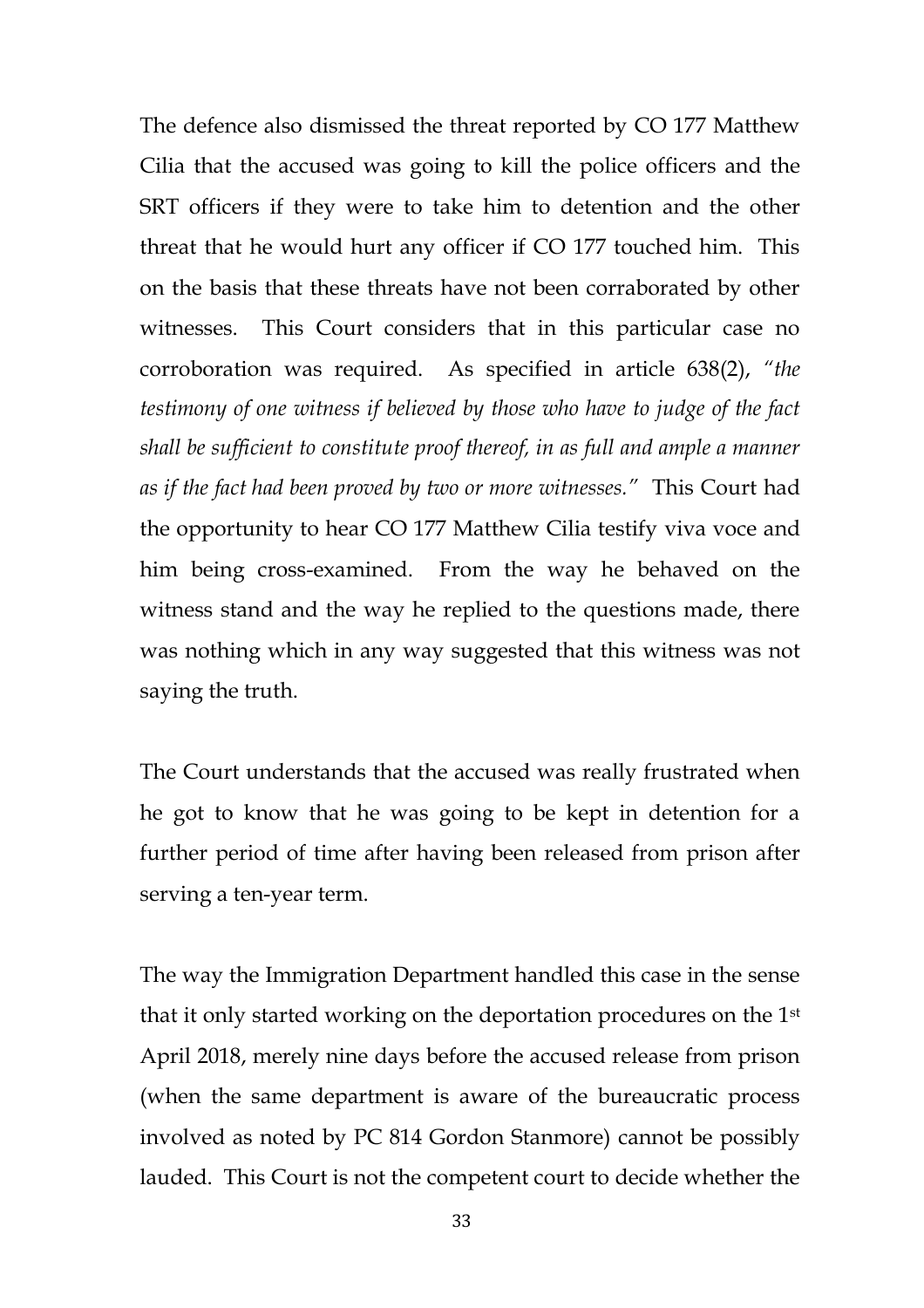accused's rights were breached as a result of the way the Immigration Department handled this case. However, notwithstanding this scenario, the accused was not justified to act as he acted, even the more so when he was fully aware of how to seek redress bearing in mind that he already had other pending cases regarding alleged mistreatment in his regards.

As pointed out by this Court presided by Magistrate Aaron Bugeja in the case Il-**Pulizija vs Jerkin Decelis**, decided on the 22nd November 2013:

*"L-imputat kien fid-dmir li, minghajr paroli u xenati zejda, jobdi l-ordnijiet legittimi li kienu gew moghtija lilu mill-Pulizija …L-ordnijiet legittimi moghtija mill-Pulizija liccittadin ma humiex hemmhekk biex jigu konstestati, argumentati, mkasbra jew injorati sommarjament mirricevent. Qeghdin hemmhekk biex jigu obduti – dejjem u minghajr dewmien, ghalkemm bla pregudizju ghad-dritt ta' dak li jkun li jirreklama wara l-gustizzja intrinseka ta' dik l-ordni. Altrimenti jkun ifisser li kull persuna jkollha l-jedd tagixxi kif trid u joghgobha minghajr hadd ma jista' jzommha jew irazzanha. Nigu fi stat ta' gungla – l-antitezi tal-ordni mehtiega biex il-hajja socjali tkun tista tezisti f'armonija relattiva."*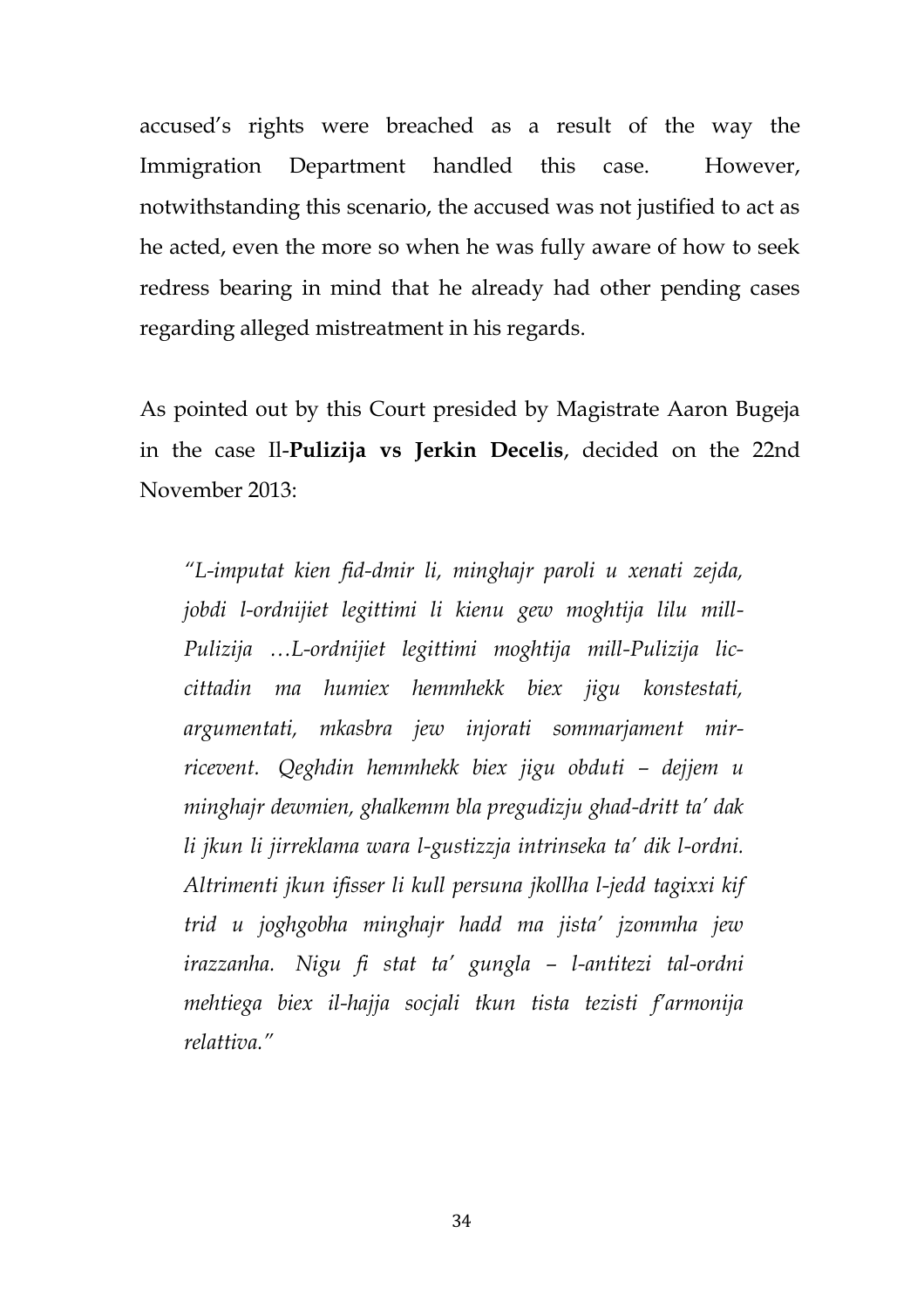#### **Third Charge – Slight Injuries**

As regards the third charge, this has also been proved beyond reasonable doubt. Evidence was submitted showing that the two correctional officers suffered slight injuries at the instance of the accused. Medical certificates were produced and confirmed by Dr Gabriel Borg who examined the two officers shortly after they suffered the same injuries. In addition these injuries were also confirmed by the various eye-witnesses whose testimony was reported earlier on.

#### **Fourth Charge – Disobeyance of the Lawful Orders Given**

This contravention is comprised and involved in the first charge, that under article 96. As has been expounded above, it is quite clear that the accused not only disobeyed the lawful orders of the Inspector and the Correctional Officers but he behaved and acted in such a way so that the orders given would not be executed.

## **Fifth Charge – Disturbance of Public Good Order and Public Peace**

As pointed out in "Scots Criminal Law" (Edin. Butterworths, 1992): *"The essence of the offence is the causing of alarm in the minds of the lieges. This alarm has been variously defined by the Courts. In Ferguson v. Carnochan (1889) it was said not necessarily to be "alarm in the sense of personal fear, but alarm lest if what is going on is allowed to continue it*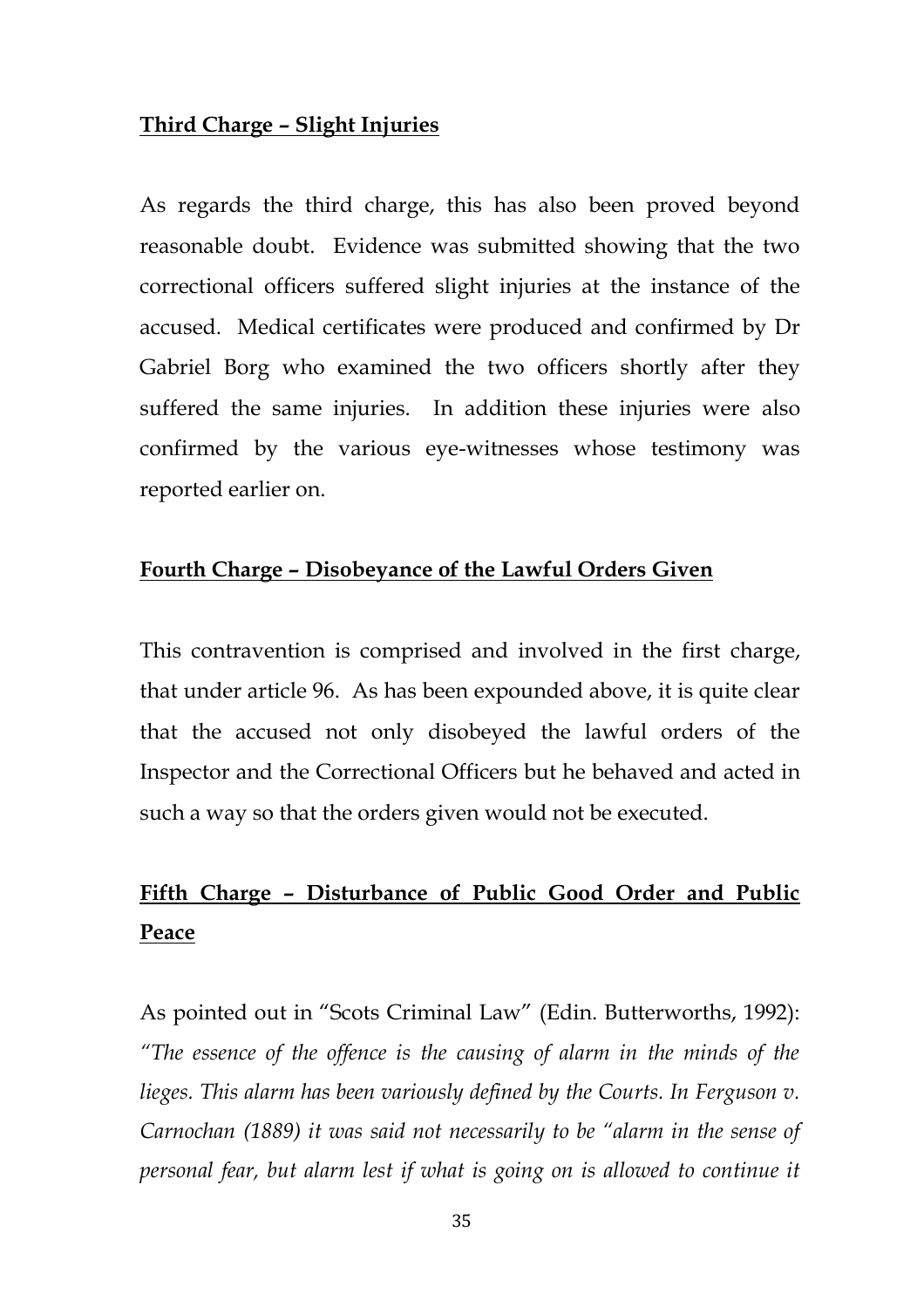*will lead to the breaking of the social peace". Alarm may now be too strong a term: in Macmillan v. Normand (1989) the offence was committed when abusive language caused "concern" on the part of policemen at whom it was directed."* (p.192).

From an examination of the Acts of the case, it is clear that this whole incident caused alarm and disturbance in the CID yard. Suffice to say that PS 435 David d'Amato was outside another office a short distance away, heard a lot of noise coming from Inspector's Buhagiar office and this prompted him to go to Inspector's Buhagiar office:

*"Mela fl-ghaxra (10) ta' April elfejn u tmintax (2018) ghall-habta tassiegha (1.00) jiena kont qieghed go l-ufficju tieghi tal-Ispetur Mario Haber u zewg bibien il-boghod minna hemm l-ufficju tas-Sur Darren Buhagiar.*

*Pros: Issa l-ufficju tieghek fejn hu sitwat ?*

*Xhud: Id-Depot fil-bitha. Dak il-hin jiena hrigt naqra fil-bieb u bdejt nisma' hafna storbju gew minn naha tal-ufficju tas-Sur Darren Buhagiar. Jiena mort nittawwal….."<sup>11</sup>*

This definitely confirms the sense of alarm which was generated by the whole commotion precipitated by the accused.

 $\overline{\phantom{a}}$ 

<sup>11</sup> Fol. 46 of the Acts of the Case.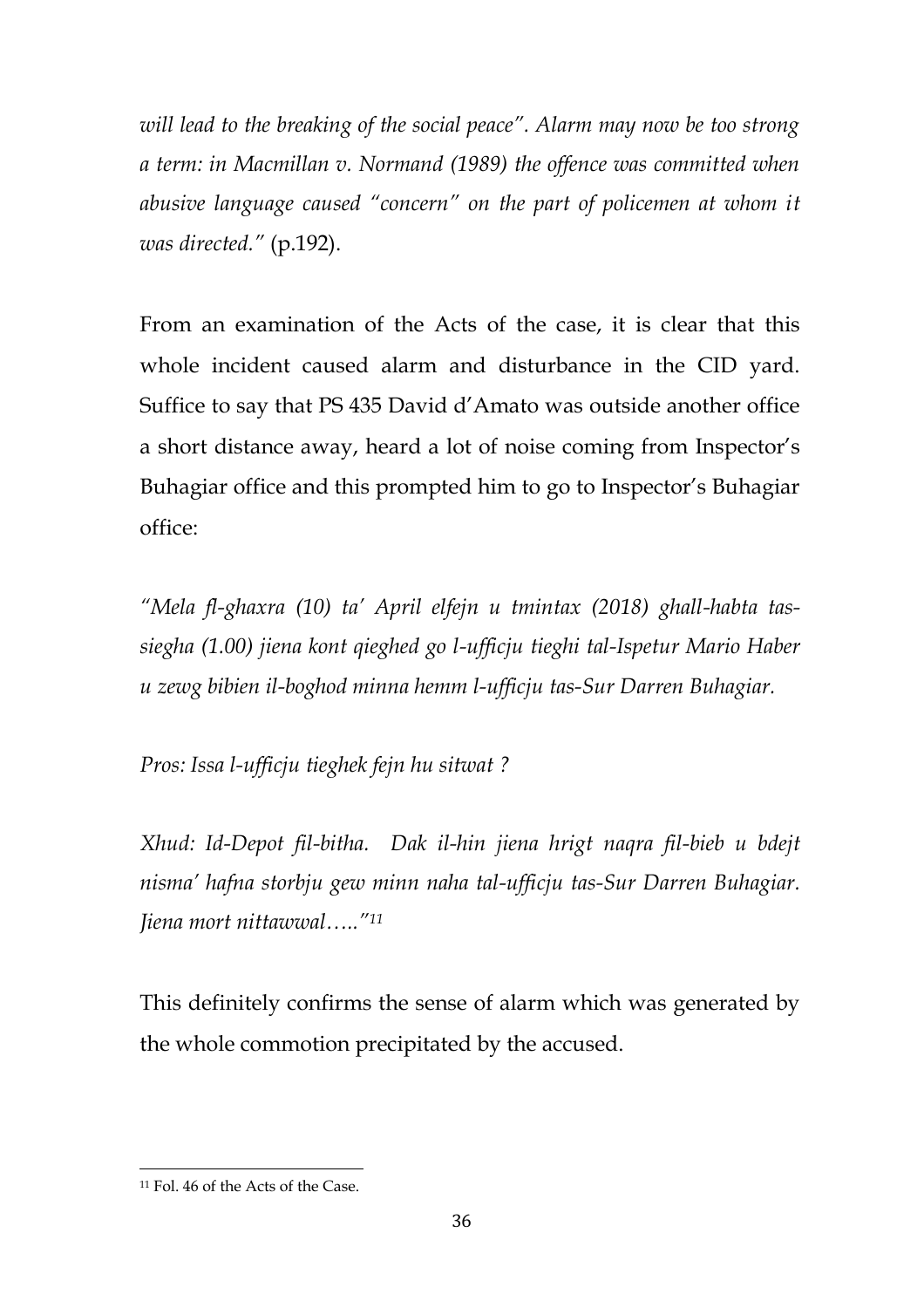Finally proof has also been brought confirming that the accused is a recidivist in terms of articles 49 and 50 of the Criminal Code and consequently this Court shall also be taking consideration of this point in calibrating judgement.

#### **DECIDE:**

 $\overline{\phantom{a}}$ 

Therefore for the reasons expounded above and after having seen articles 96(a), 95, 221, 338(ee), 338(dd), 49, 50 and 383 of the Criminal, the Court is finding the accused guilty of all charges brought against him and is condemning the accused to two (2) years imprisonment<sup>12</sup> and a fine of five thousand euros ( $€5,000$ ).

After having seen article 383 of Chapter 9 of the Laws of Malta in order to provide for the safety of CO165 Dennis Thornton and CO177 Matthew Cilia orders the offender to enter into his own recognizance in the sum of two thousand euros ( $\epsilon$ 2000) for a period of one year from today.

By application of article 533 of Chapter 9 of the Laws of Malta Joseph Feilazoo is being ordered to pay the expenses related to the appointment of Dr Mario Scerri as expert in these proceedings, upon receipt from the Registrar of the Criminal Court and Tribunals.

<sup>12</sup> from which the period of time he had spent in prison till today should be deducted